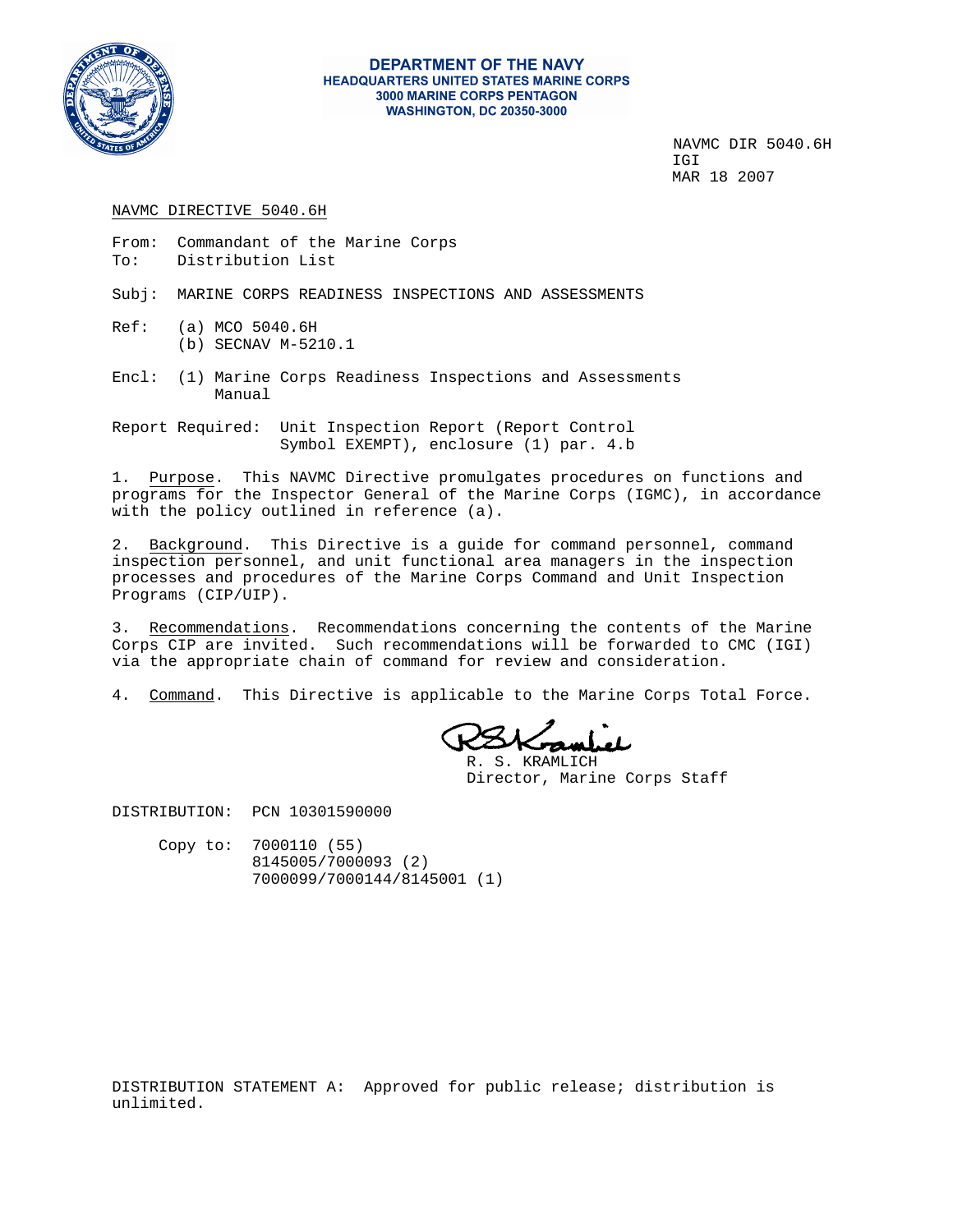## LOCATOR SHEET

# Subj: MARINE CORPS READINESS INSPECTIONS AND ASSESSMENTS MANUAL

Location: \_\_\_\_\_\_\_\_\_\_\_\_\_\_\_\_\_\_\_\_\_\_\_\_\_\_\_\_\_\_\_\_\_\_\_\_\_\_\_\_\_\_\_\_\_\_\_\_\_\_\_\_\_\_

 (Indicate the location(s) of the copy(ies) of this NAVMC Directive.)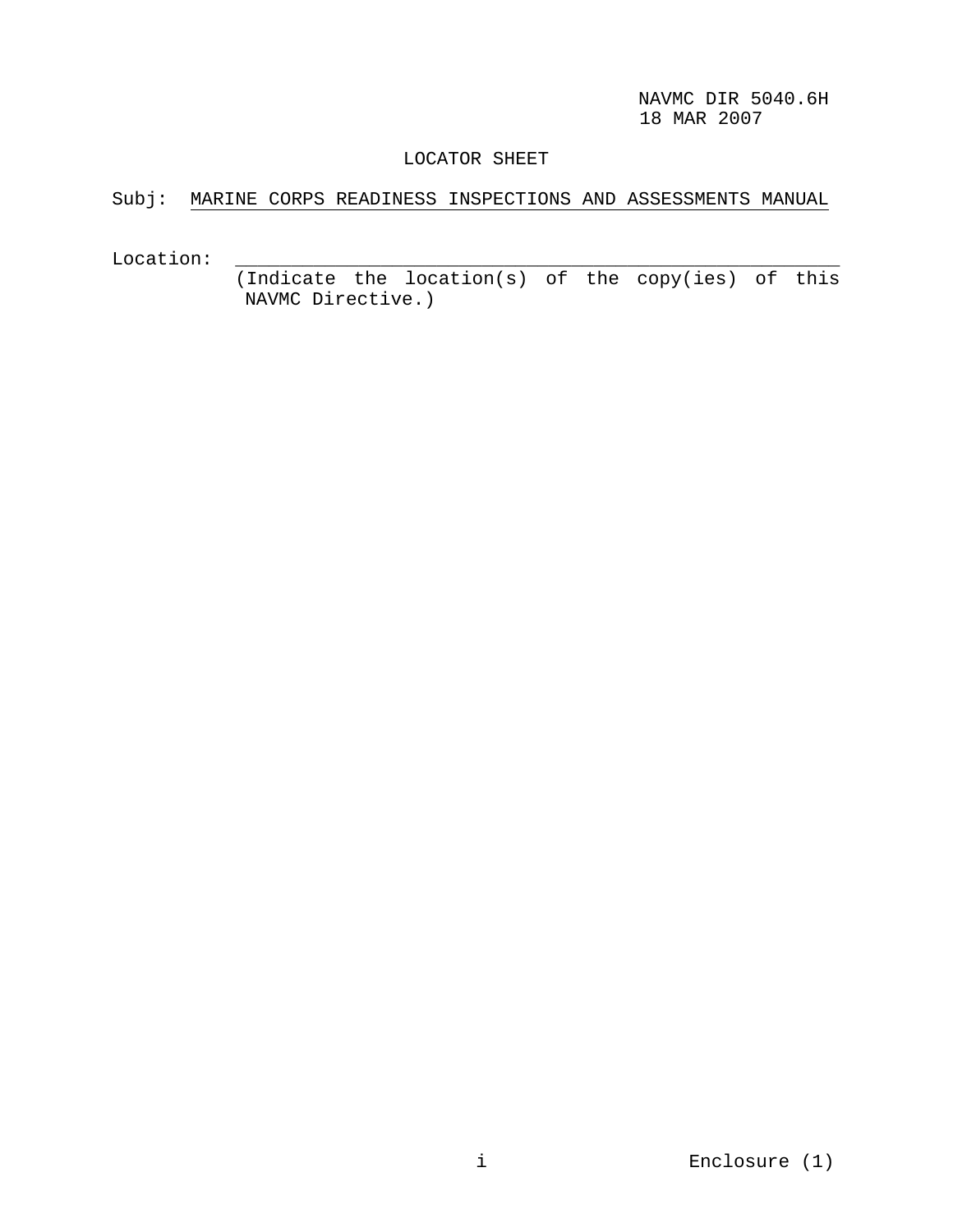## RECORD OF CHANGES

Log completed change action as indicated.

| Change | Date of Change   Date Entered |  | Signature of Person |  |
|--------|-------------------------------|--|---------------------|--|
| Number |                               |  | Incorporated Change |  |
|        |                               |  |                     |  |
|        |                               |  |                     |  |
|        |                               |  |                     |  |
|        |                               |  |                     |  |
|        |                               |  |                     |  |
|        |                               |  |                     |  |
|        |                               |  |                     |  |
|        |                               |  |                     |  |
|        |                               |  |                     |  |
|        |                               |  |                     |  |
|        |                               |  |                     |  |
|        |                               |  |                     |  |
|        |                               |  |                     |  |
|        |                               |  |                     |  |
|        |                               |  |                     |  |
|        |                               |  |                     |  |
|        |                               |  |                     |  |
|        |                               |  |                     |  |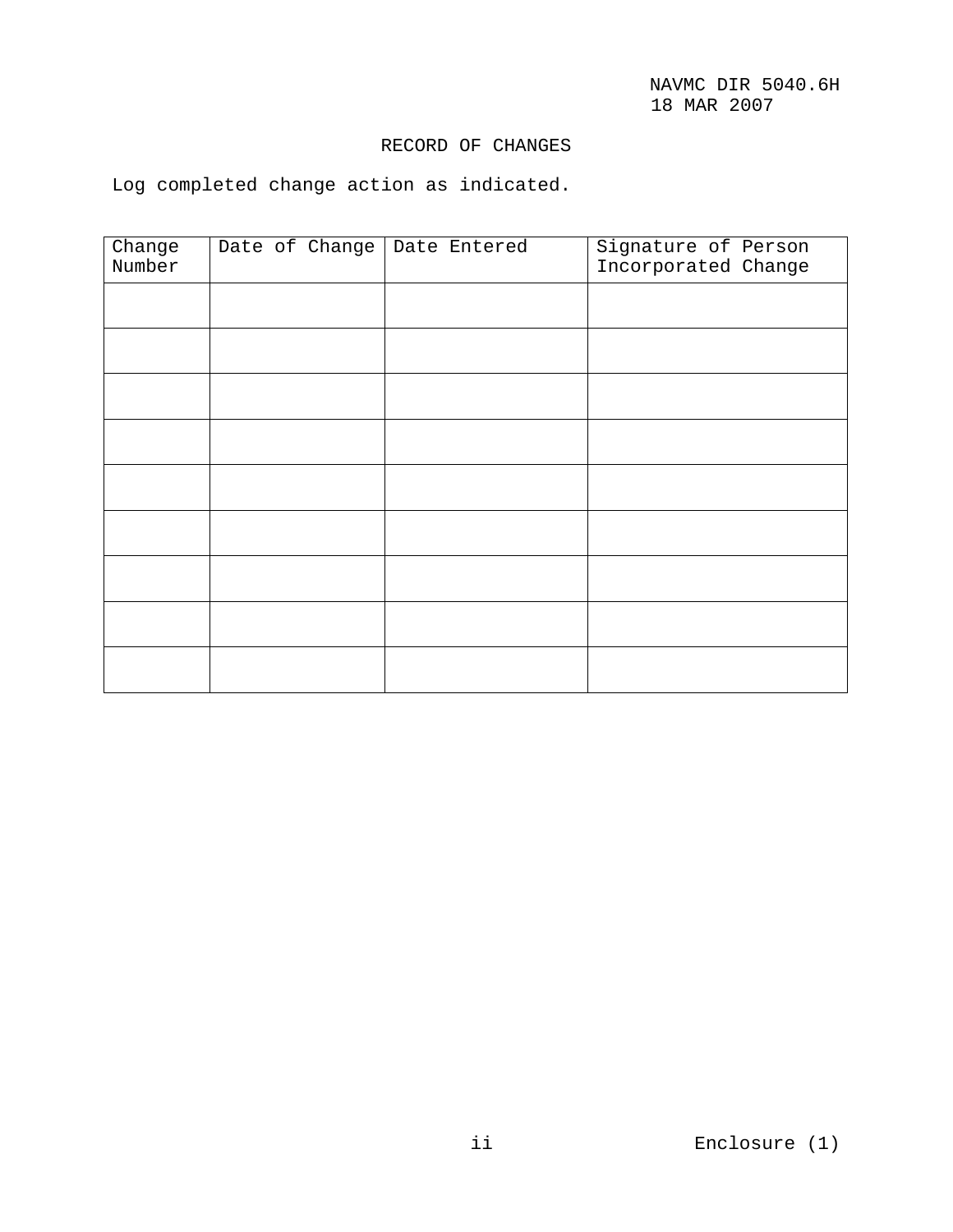#### **TABLE OF CONTENTS**

#### **IDENTIFICATION TITLE PAGE**

## **CHAPTER 1. INSPECTION CATEGORIES, PRINCIPLES, & GRADING SYSTEM**

| 1. COMMAND INSPECTION PROGRAM $(CIP)$ 1-1 |
|-------------------------------------------|
| 2. UNIT INSPECTION PROGRAM (UIP)1-2       |
|                                           |
|                                           |

#### **CHAPTER 2. DEFINITIONS**

## **CHAPTER 3. INSPECTION CHECKLISTS, GUIDELINES, REPORTS AND SCHEDULE**

| 3. COMMAND GUIDELINES FOR THE COMMANDING GENERAL'S |  |
|----------------------------------------------------|--|
| INSPECTION PROGRAM (CGIP)3-3                       |  |
|                                                    |  |
|                                                    |  |

#### **CHAPTER 4. GUIDELINES FOR THE IGMC READINESS ASSESSMENT PROGRAM**

| 2. READINESS ASSESSMENT TEAM (RAT) ORGANIZATION4-1      |
|---------------------------------------------------------|
| 3. READINESS ASSESSMENT TEAM (RAT) VISIT METHODOLOGY4-1 |
|                                                         |
|                                                         |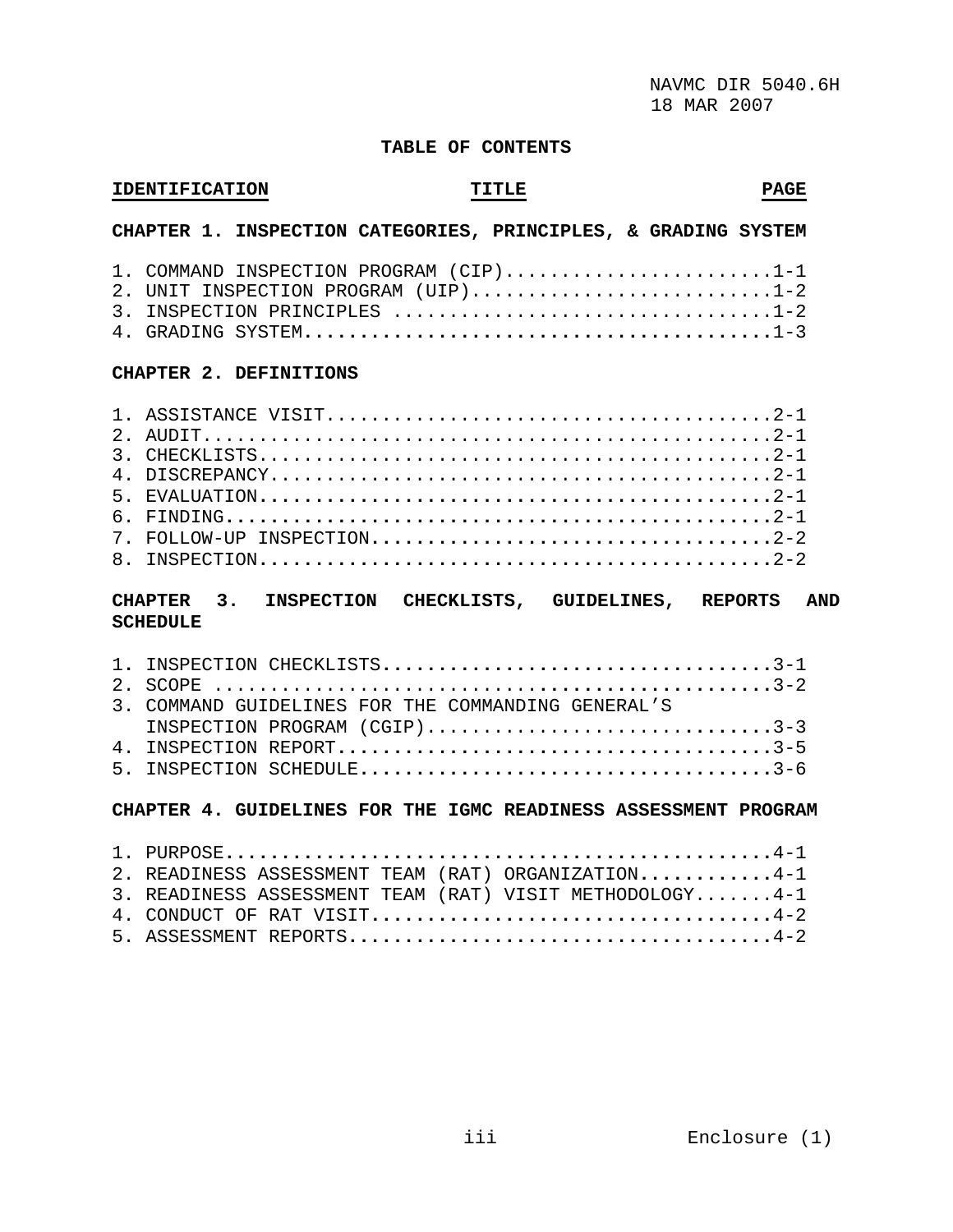## **APPENDIXES**

|  | APPENDIX A. FORMAT FOR COMMANDING GENERAL INSPECTION REPORT                                                                                    |
|--|------------------------------------------------------------------------------------------------------------------------------------------------|
|  | $\texttt{FORMAT} \texttt{} \ldots \texttt{} \ldots \texttt{} \ldots \texttt{} \ldots \texttt{} \ldots \texttt{} \ldots \texttt{} \texttt{A-1}$ |
|  | APPENDIX B. CHECKLISTS CONTAINED IN THE AUTOMATED INSPECTION                                                                                   |
|  | REPORTING SYSTEM $(AIRS)$ B-1                                                                                                                  |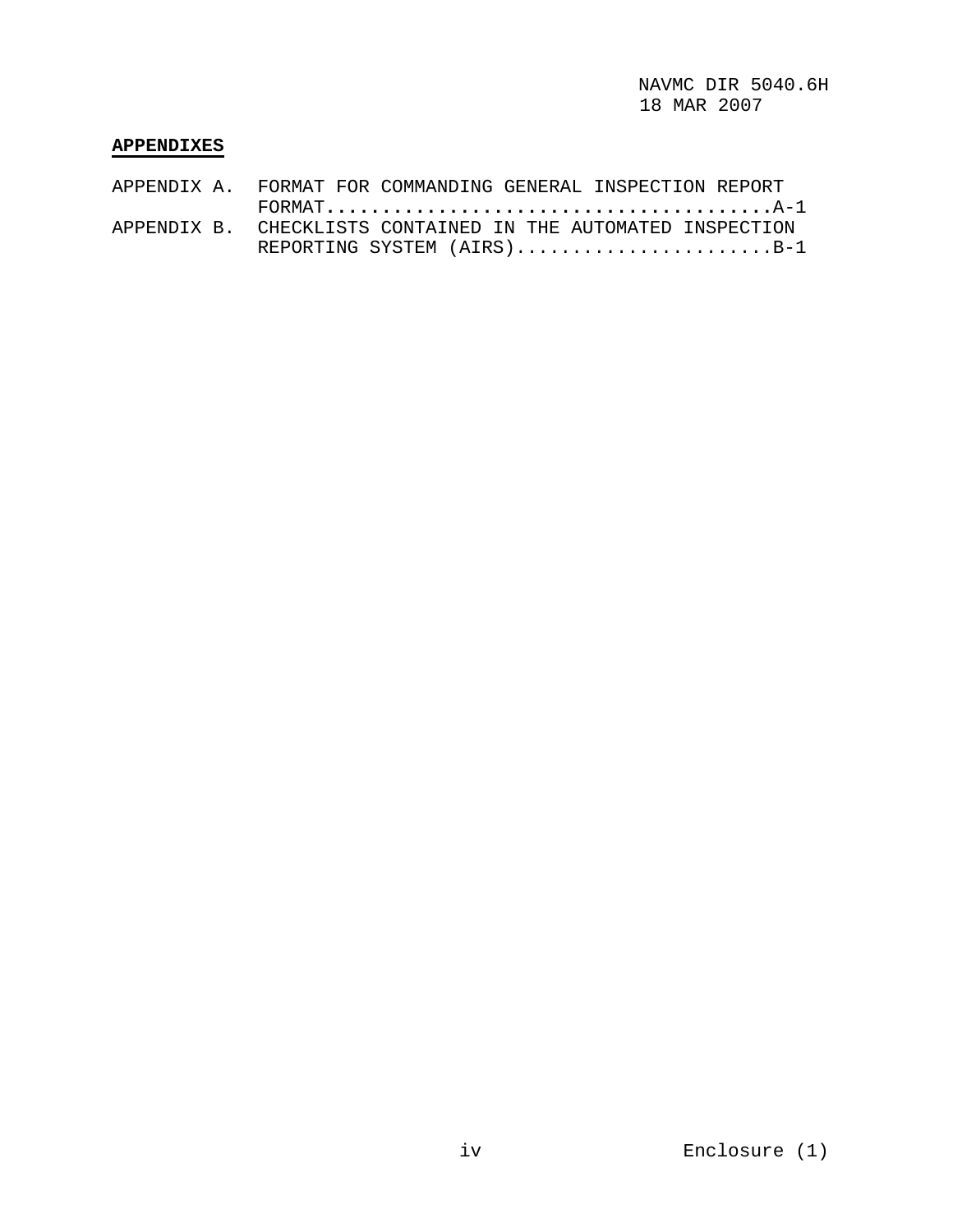#### **CHAPTER 1**

## **INSPECTION CATEGORIES, PRINCIPLES, & GRADING SYSTEM**

#### 1. Command Inspection Program (CIP)

 a. The purpose of the CIP is to assess the overall effectiveness of the Commanding General's Inspection Program (CGIP).

 b. The CIP by the Inspector General of the Marine Corps (IGMC) will be conducted, at a minimum, on a triennial basis. Efforts will be made to inspect on a biennial basis. These inspections will be short notice (approximately 48-72 hours prior notification).

c. The CIP evaluation of the CGIP will concentrate on:

(1) Thoroughness and effectiveness of the CGIP.

 (2) Review of reports maintained by the command, documenting past inspections conducted and corrective actions taken.

 (3) Observation of the CGIP inspection methodology if an inspection is being conducted concurrently with a scheduled IGMC CIP evaluation (IGMC reserves the right to view/validate the inspection results of any units within the command).

(4) Review of the grading system being used.

 d. The CIP is not limited to the above. The IGMC will inspect any functional area deemed necessary, i.e., equal opportunity, training management, environmental programs, safety, etc., to better ascertain the status of the command.

 e. Request Mast petitions shall be heard if any petitions are submitted during an inspection.

 f. Items of special interest to the Commandant of the Marine Corps (CMC) and/or high visibility programs will be assessed during a CIP evaluation.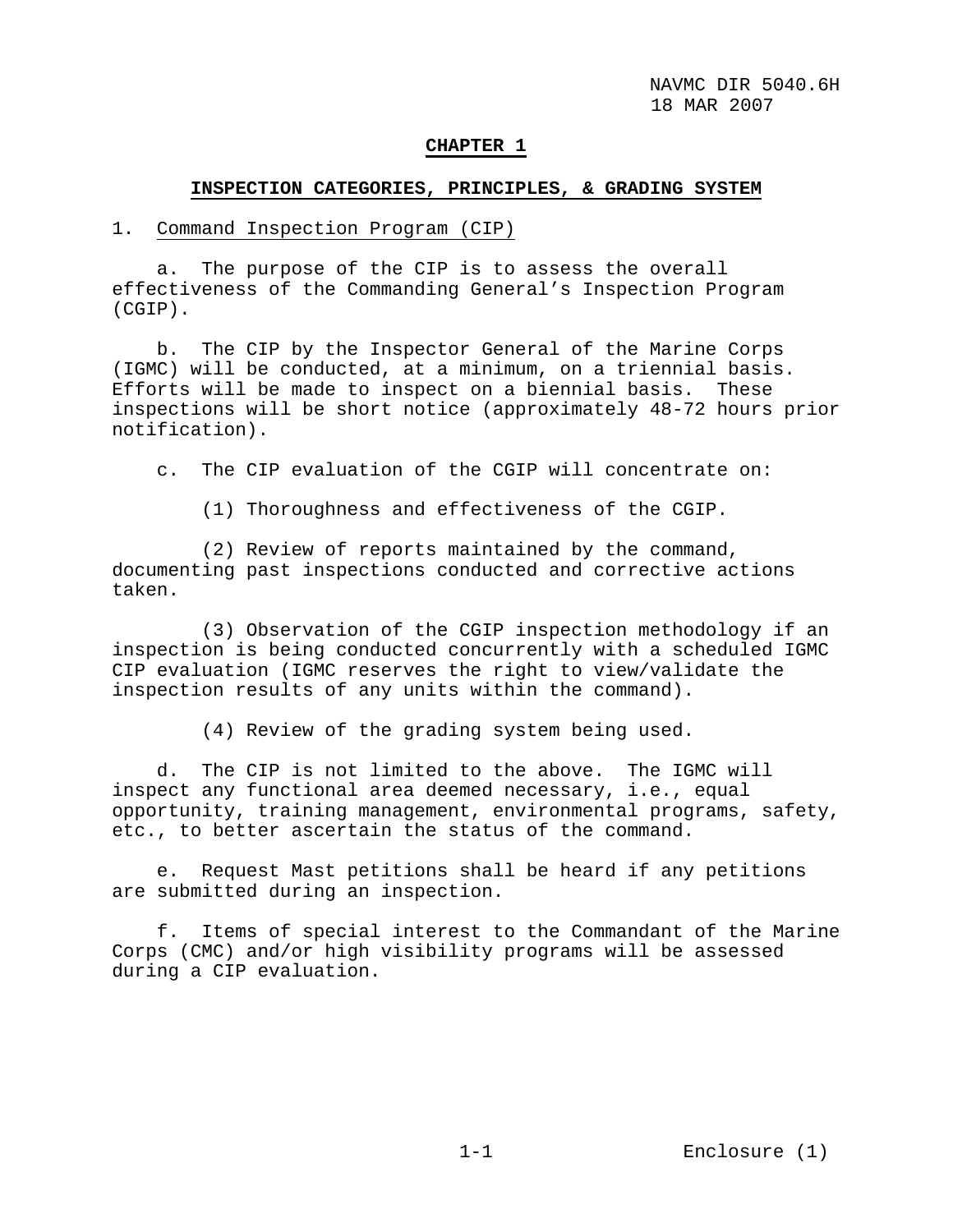g. Major subordinate command (MSC) commanders will address issues affecting their commands which cannot be resolved at their level. The IGMC will provide assistance to resolve issues with the appropriate agency.

### 2. Unit Inspection Program (UIP)

 a. The purpose of the UIP is to inspect those independent units/activities of the Marine Corps that are not in the operational or administrative chain of command of a major subordinate commander (MSC). The IGMC will ensure through an inspection that each unit is:

 (1) Complying with Marine Corps orders, policies, and procedures.

 (2) Accomplishing its assigned mission, tasks, and functions.

 b. These independent units/activities will be inspected biennially. Inspections will be unannounced.

 c. The inspection will concentrate on the core functional areas, i.e., personnel administration, substance abuse, equal opportunity, body composition, unit training management, medical and dental, safety, security, and special interest areas mandated by CMC and/or external agencies/directives. Additionally, the Inspector General (IG) team will evaluate the unit's readiness.

 d. Request Mast shall be heard on behalf of the CMC during the UIP.

3. Inspection Principles. At a minimum, commanders and command inspectors general will consider the following when preparing for and conducting inspections:

 a. The fundamental purpose of an inspection is to assess, assist and enhance the ability of a unit to prepare for and to perform its assigned mission. The unit's mission shall be the focus of the inspection.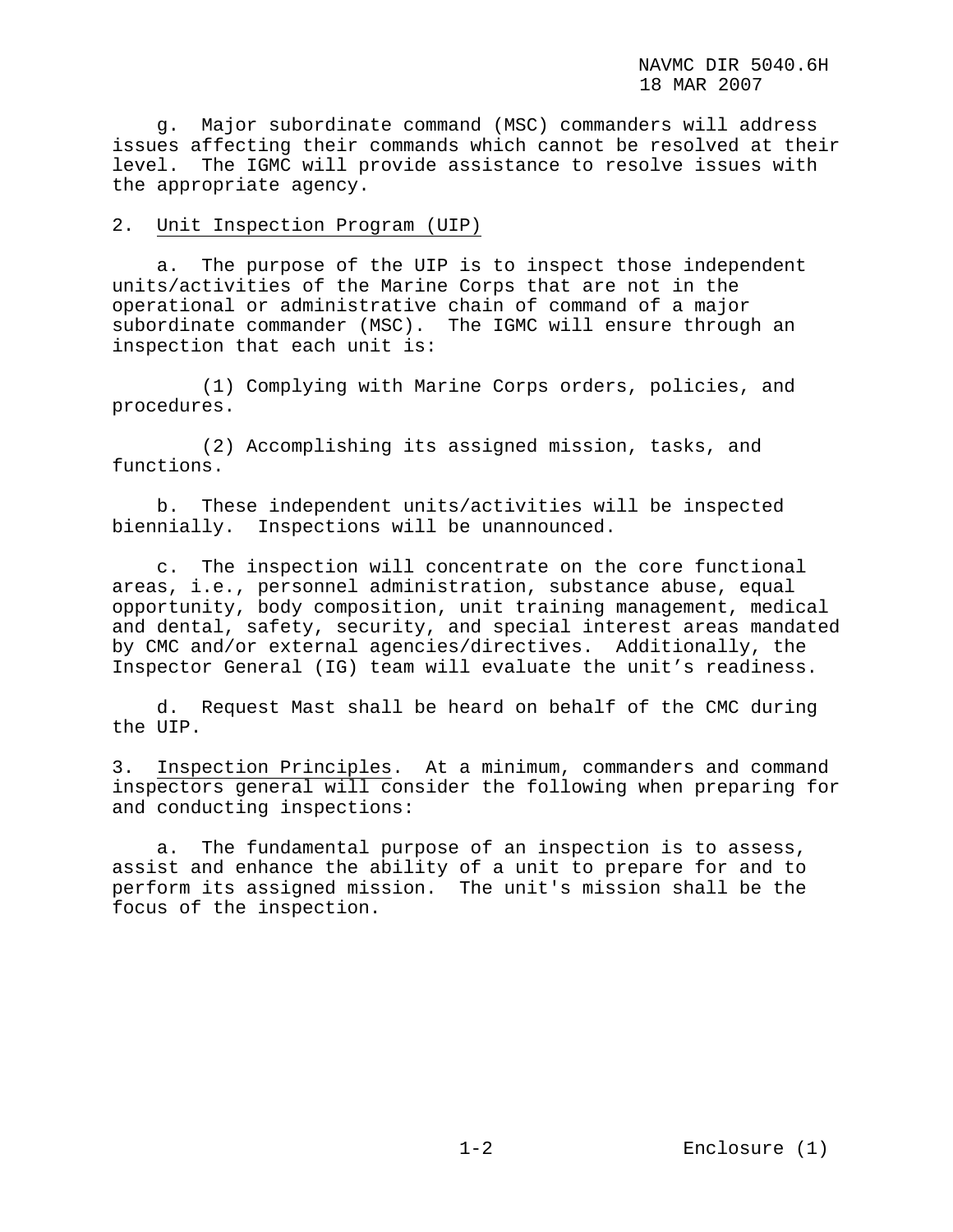b. Inspections will identify root causes of problems, particularly those beyond the capability of the commander to solve.

 c. Inspections can be centralized or decentralized. Although the Headquarters Marine Corps (HQMC) IG team practices and encourages centralized inspections, the Commanding General's Inspection Program can practice centralized or decentralized inspections depending on the command's operational tempo and commanding general's preference.

 d. Inspections will foster a climate of trust and confidence.

 e. Inspectors will respect and uphold the commander's authority.

 f. The number, frequency, and types of inspections will be held to a minimum. Various reviews and other inspections, such as a Marine Corps Administrative Analysis Team (MCAAT), may be integrated into the commander's inspection program. However, these inspections are not a substitute for a command inspection.

 g. Duplication among inspections will be avoided to the maximum extent possible.

h. Inspections will recognize excellence.

 i. Inspections will be positive, productive learning experiences for the Marines and Sailors.

j. Inspections will result in a written report.

 k. The inspection process will include follow-up and resolution of problems beyond the ability of the inspected unit to solve.

4. Grading System. The following grades shall be assigned:

 a. Mission Capable. The command/unit possesses and uses the requisite skills, equipment, personnel, and understanding to accomplish its assigned mission, tasks, and functions.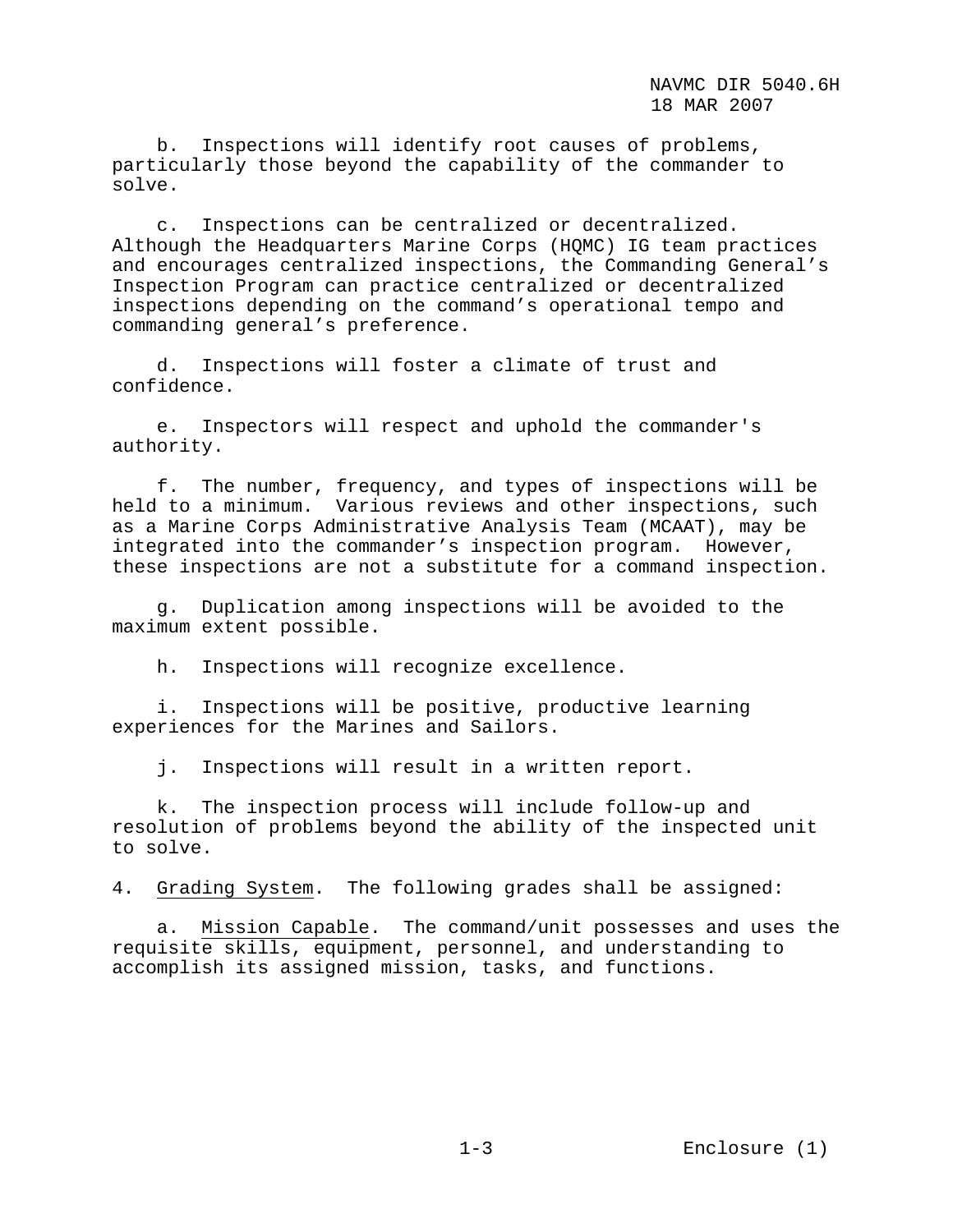b. Non-Mission Capable. The command/unit does not possess or does not use the requisite skills, equipment, personnel, and understanding to accomplish its assigned mission, tasks, and functions.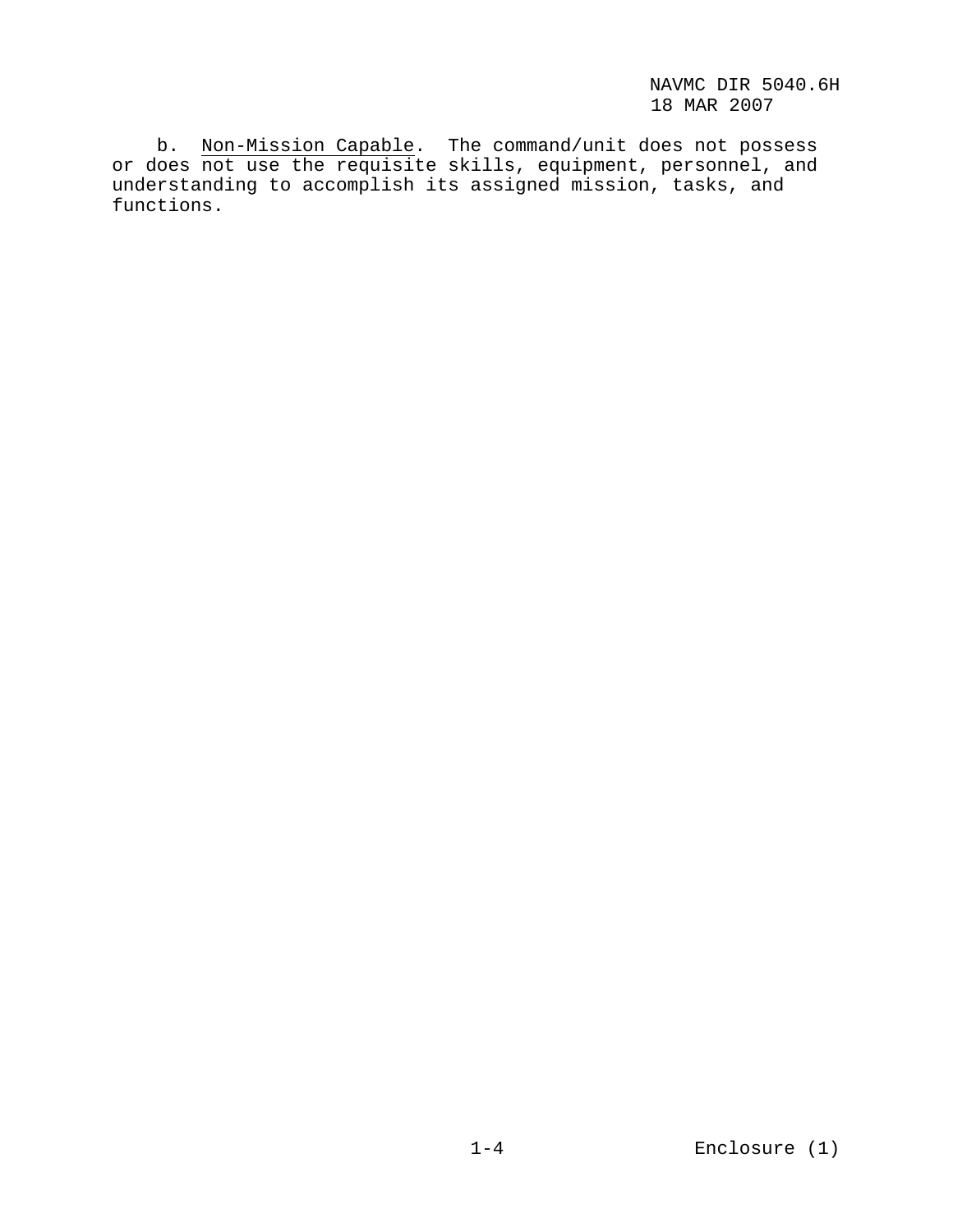#### **CHAPTER 2**

#### **DEFINITIONS**

1. Assistance Visit. An unofficial evaluation requested by the unit or directed by a senior commander. The results will be used exclusively for the purpose of training unit personnel and will not be used to compare or to provide the basis of an evaluation of past performance. The results are provided only to the commander or the officer-in-charge of the inspected unit.

2. Audit. An independent and objective examination of financial statements, internal controls, and/or the efficiency and effectiveness of management activities. Government audits are highly formalized reviews performed in accordance with generally accepted government auditing standards and by professionally qualified auditors.

3. Checklists. A written set of guidelines for specific functional areas which:

 a. Outline the general elements needed for day-to-day administration and operation.

b. Provide guidelines for internal evaluation.

 c. Provide standardized criteria for the conduct of an inspection.

4. Discrepancy. An error or failure to comply with guidance, direction or action as required in appropriate and applicable directives.

5. Evaluation. An official appraisal or study to determine the significance, validity, effectiveness, and/or value of a particular program or event.

6. Finding. A significant problem within the command which:

- a. Detracts from the command's readiness;
- b. Involves or could lead to waste, fraud, or abuse;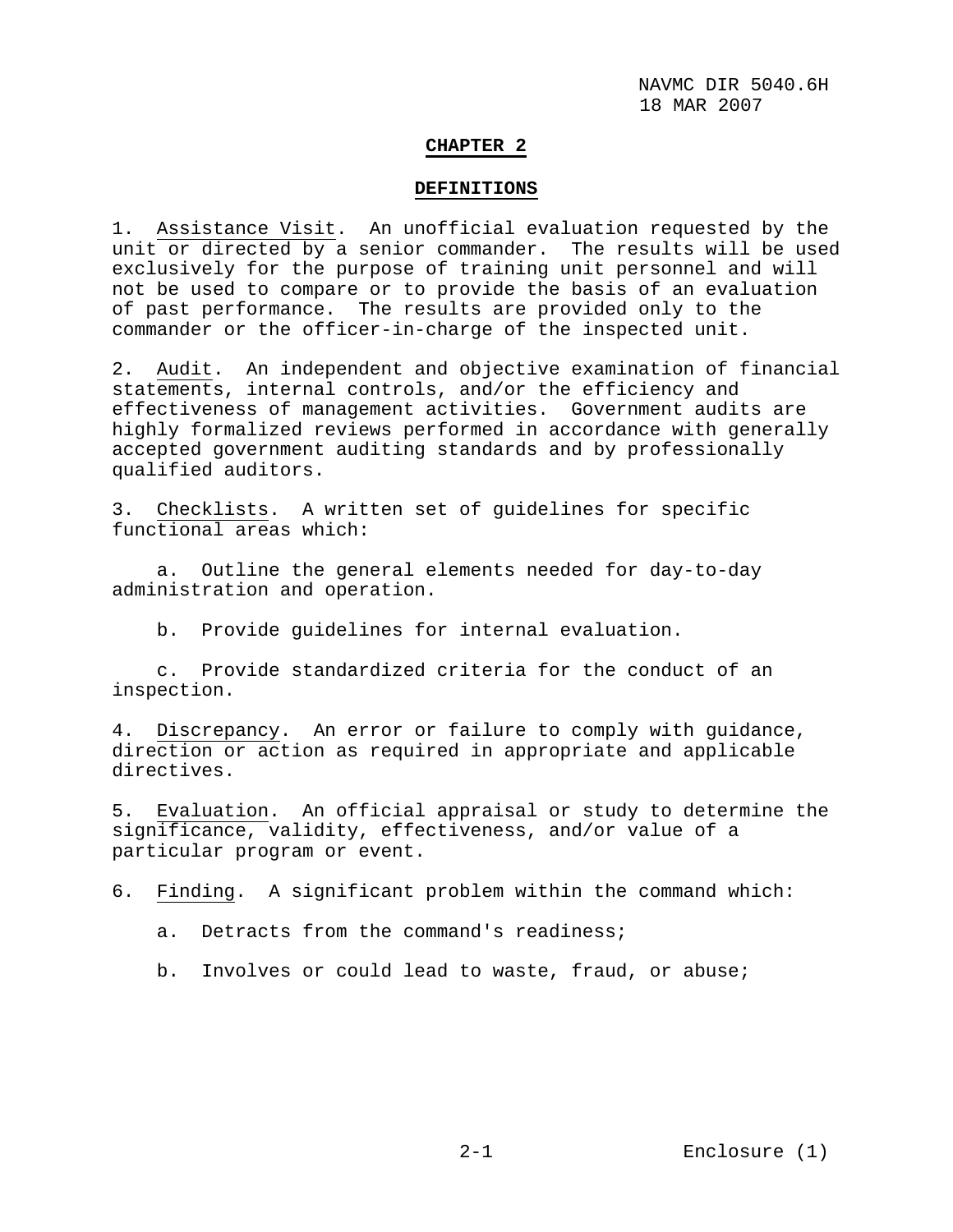c. Involves issues of health, morale, or welfare of the unit's Marines or Sailors; and

 d. Significantly deviates from higher headquarters policies and procedures.

7. Follow-up Inspection. An inspection of the action taken by a unit to correct deficiencies identified during a previous inspection. The purpose is to assess whether corrective action is effectively completed, producing the desired results, not causing new problems, economical and efficient, and is practical and feasible.

8. Inspection. An official evaluation of a unit across preset functional areas. Not included are audits performed by recognized audit groups under formal audit standards.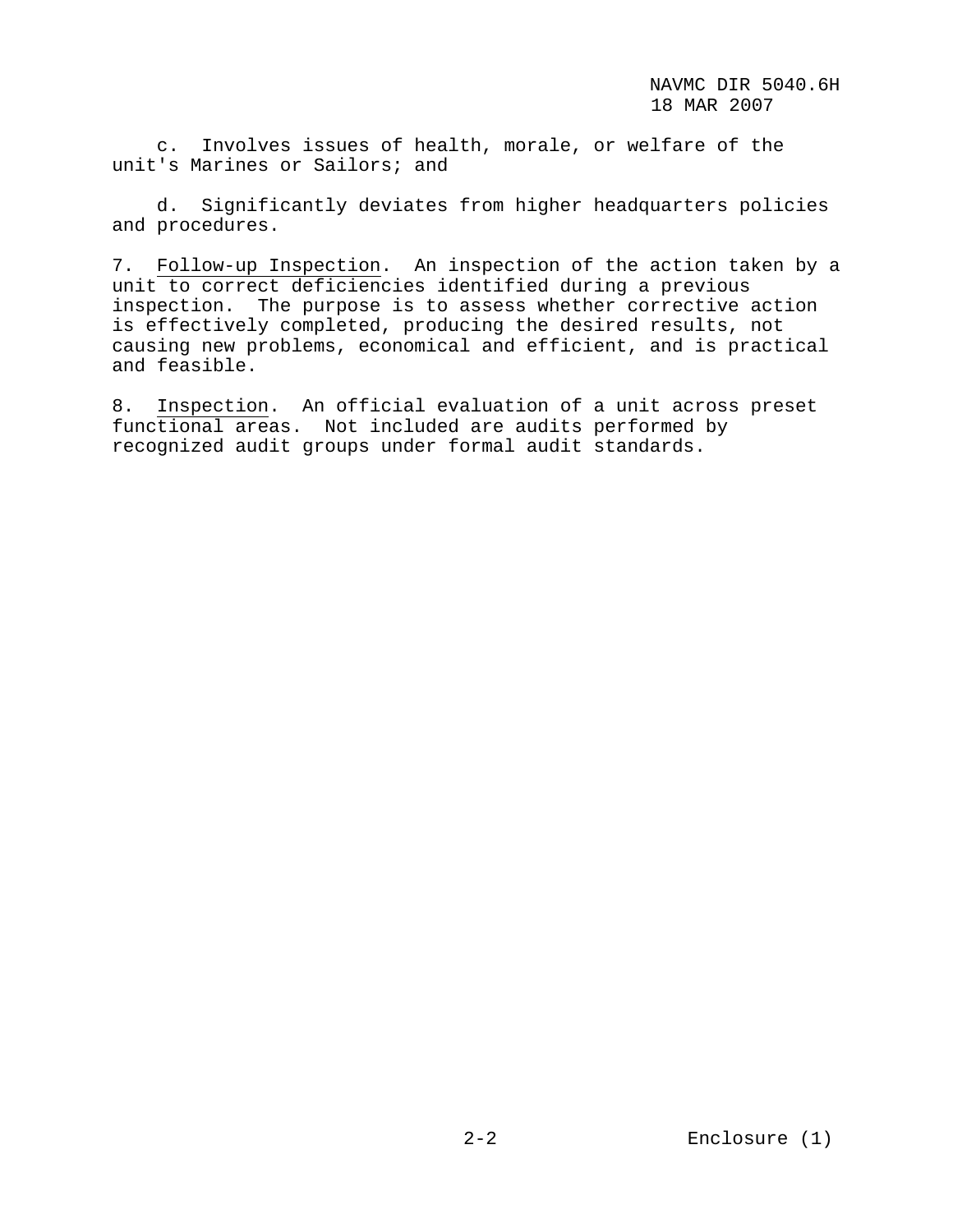### **CHAPTER 3**

#### **INSPECTION CHECKLISTS, GUIDELINES, REPORTS AND SCHEDULE**

## 1. Inspection Checklists

 a. The Automated Inspection Reporting System (AIRS) contains the inspection checklists that are updated by the HQMC functional area sponsor and maintained by the IGMC. These checklists contain those areas, at a minimum, that should be inspected in any one functional area. Although not all encompassing, checklists are intended to provide commands with the basic guidelines necessary to perform day-to-day administration and operation.

 b. Inspectors from the IGMC and command inspectors general (CIG) shall use AIRS inspection checklists when conducting inspections. The information contained in the checklists shall be the minimum criteria used for inspecting the functional areas listed. Commanding generals may add items to an inspection checklist, based on applicable Marine Corps directives, if the additional items provide a more complete picture of the status of the inspected unit.

 c. A report of findings, discrepancies and recommended corrective actions will be provided to the commander of the inspected unit and will form the basis for any required corrective action and/or refinement to successful programs. Inspectors will address findings and discrepancies by providing appropriate comments and suggestions to correct shortcomings. Copies of inspection checklists used by CIG for the CGIP will not be forwarded to HQMC but will be maintained on file by the CIG.

 d. Current AIRS inspection checklists are available through the Marine Corps home page and IGMC web site. The following general instructions apply:

 (1) AIRS may be accessed and downloaded via the IGMC website.

 (2) Updates to the checklists will be incorporated by the respective functional area expert on an as needed basis into the web based AIRS checklist database.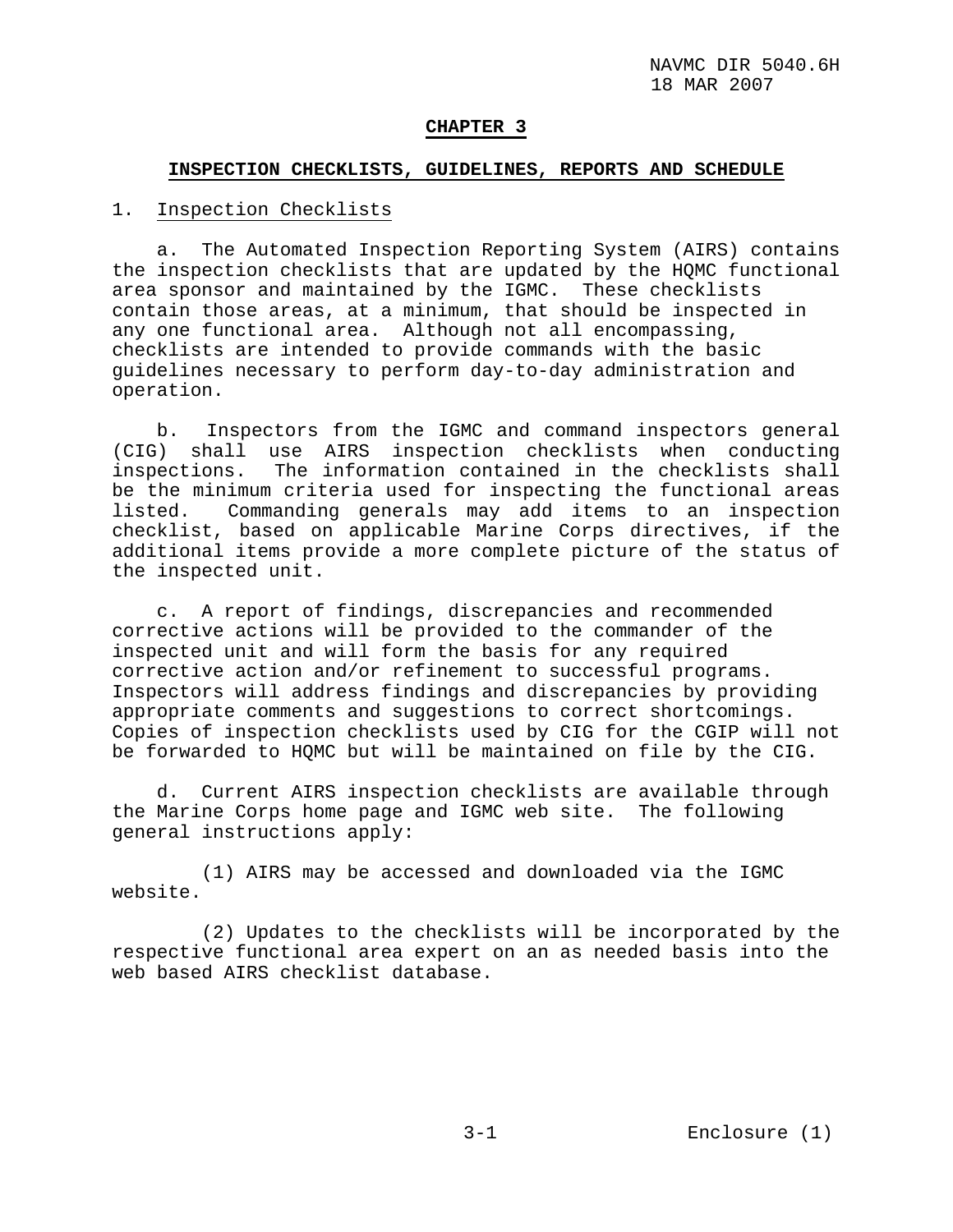e. Recommended changes to the inspection checklists will be coordinated and reviewed by IGMC (IGI) for inclusion in the AIRS database.

2. Scope. Every Marine Forces Command, Marine Expeditionary Force, installation and MSC in the Marine Corps is subject to an IGMC inspection.

 a. Below is a list of commands inspected by the IGMC under the CIP. This list is not considered all encompassing:

| MARFORCOM          | 3d MAW                      |
|--------------------|-----------------------------|
| MARFORPAC          | 4th MAW                     |
| MARFORRES          | 1st MLG                     |
| MARSOC             | 2d MLG                      |
| MCCDC/MCB Quantico | 3d MLG                      |
| MAGTFTC            | 4th MLG                     |
| TECOM              | I MEF                       |
| MCRD Parris Island | II MEF                      |
| MCRD San Diego     | III MEF                     |
| 1st MARDIV         | MCI-EAST/MCB Camp Lejeune   |
| 2d MARDIV          | MCI-WEST/MCB Camp Pendleton |
| 3d MARDIV          | LOGCOM                      |
| 4th MARDIV         | MCB Japan                   |
| 1st MAW            | MCB Hawaii                  |
| 2d MAW             |                             |

 b. Below is a list of units inspected by the IGMC under the UIP. This list is not considered all encompassing:

| MAD, NAS, Patuxent River, MD |  |  |
|------------------------------|--|--|
| HMX-1, Quantico, VA          |  |  |
| HOBn, HOMC, WASHDC           |  |  |
| 1st MCD                      |  |  |
| 4th MCD                      |  |  |
| 6th MCD/Eastern Recruiting   |  |  |
| Region (ERR)                 |  |  |
| 8th MCD                      |  |  |
| 9th MCD                      |  |  |
| 12th MCD/Western Recruiting  |  |  |
| Region (WRR)                 |  |  |
|                              |  |  |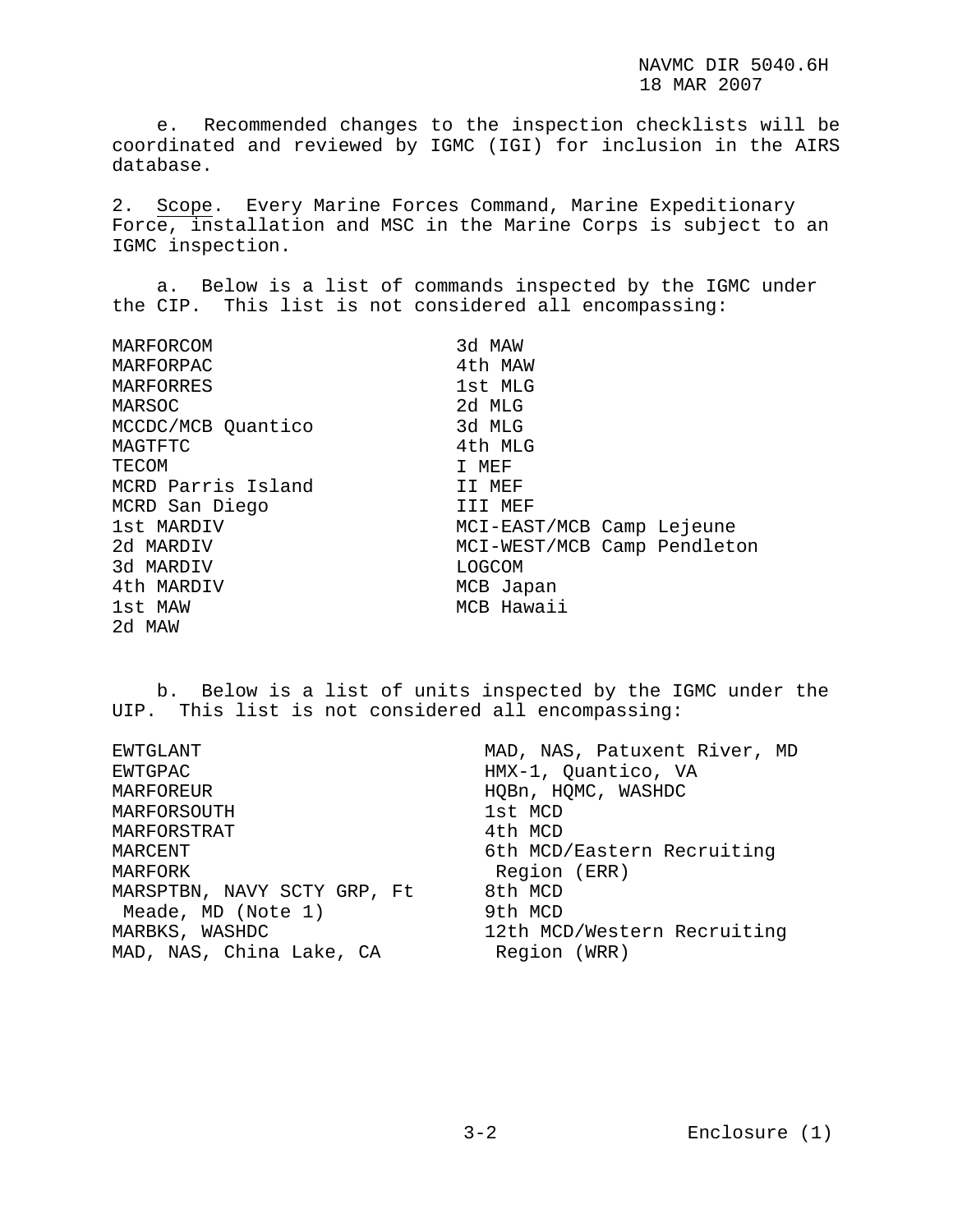Note 1: Although Marine Support Battalion, Fort Meade falls under the UIP for IGMC oversight inspection purposes, that command will conduct a CIP for subordinate units. IGMC will conduct an assessment and evaluation of that CIP during the conduct of the biennial unit inspection of the battalion.

## 3. Command Guidelines for the Commanding General's Inspection Program (CGIP)

 a. Commanders/commanding generals shall conduct biennial inspections of all subordinate units and personnel to promote economy, efficiency, effectiveness, and readiness. This authority may be delegated in cases where geographic distances make it unfeasible to conduct recurring, in-depth inspections. This does not relieve the commander/commanding general of the responsibility for their subordinate unit's overall readiness and adherence to all pertinent Marine Corps orders, directives, and policies. The following guidance applies:

 b. MARFORCOM/MARFORPAC may delegate the inspection responsibilities of units that do not have a CGIP to the appropriate MEF commanding general due to location constraints or insufficient resources. The MEF commanding general should concentrate his/her efforts on the MEF organic units but may inspect the MSC CGIPs if he/she so desires. However, the IGMC will continue to inspect the various MSC CGIPs even if the MEF CGIP has inspected them.

 c. The Commander, Marine Forces Reserve (MARFORRES) shall inspect the command element and all independent commands which do not fall under the CGIP of the 4th Marine Division (MARDIV), 4th Marine Aircraft Wing (MAW) and 4th Marine Logistics Group (MLG). Due to geographical constraints which preclude meeting a biennial schedule, the inspection cycle for 4th MARDIV, 4th MAW, and 4th MLG is triennial.

 d. Those MSCs or their subordinate units having administrative control over Marines assigned to independent duty shall include them in their CGIP. Some examples of these type situations are:

 (1) MARFORRES will ensure that Marines assigned duty at NROTC units under the administrative control of an Inspector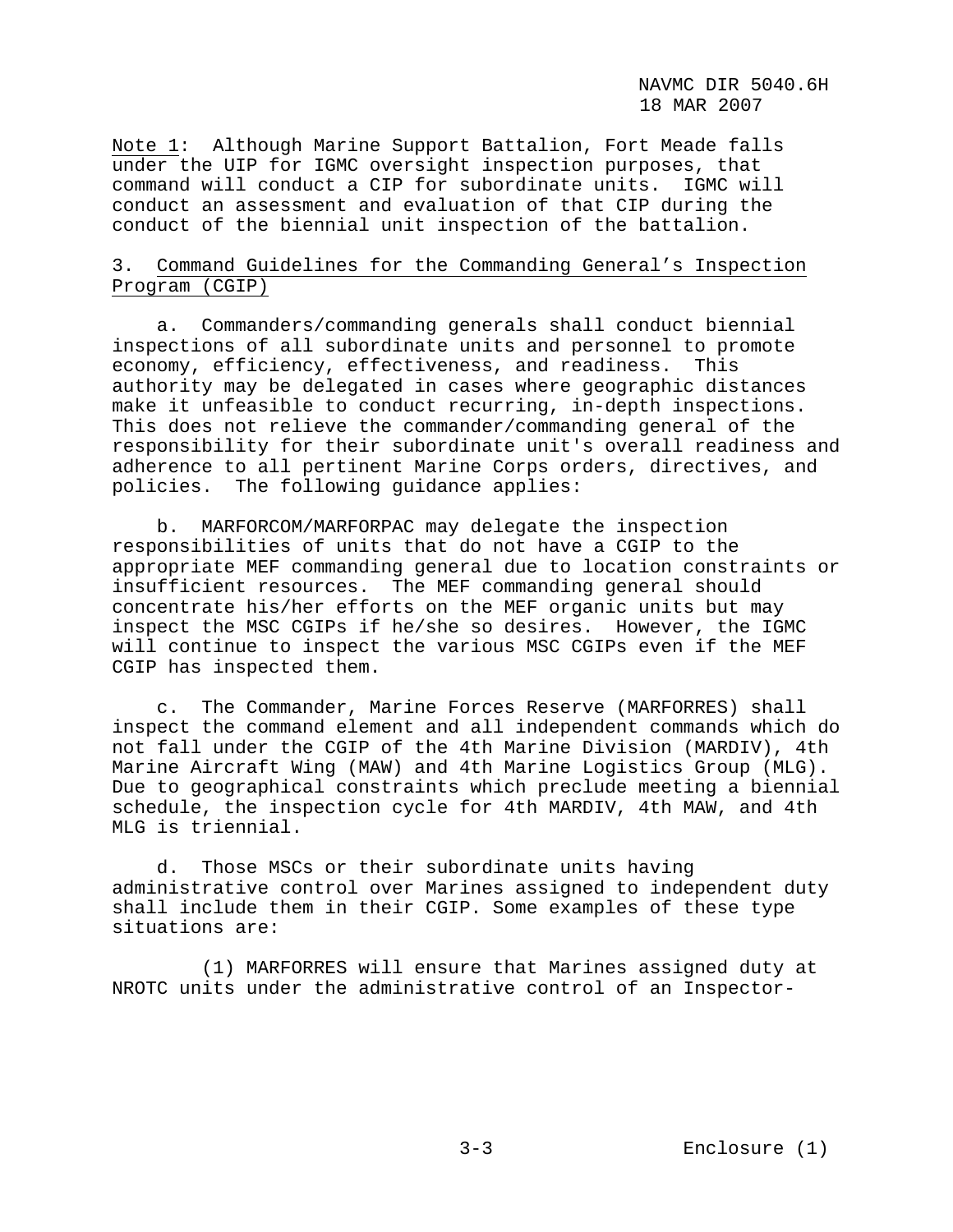Instructor (I-I) Staff/Reserve Unit are inspected concurrent with the I-I Staff/Reserve Unit inspection.

 (2) Independent duty Marines assigned to the Law Education Program or other various programs in which the Marines have little supervision are exempted from participating in command inspections, phone watches, flag details, etc. This does not preclude these Marines from maintaining Marine Corps standards or participating in specific required events such as the semi-annual PFTs.

 e. The CGIP Program should detect fraud, waste, abuse, discrimination, sexual harassment, environmental noncompliance, and related improprieties.

 f. Each commander will maintain an oversight and follow-up system for monitoring and tracking command actions taken to correct problem areas reported in inspection reports.

 g. Commanders will ensure the CIG and all functional area inspectors are qualified and properly trained to conduct inspections.

 h. The CIG will be the focal point for all inspections within the command to include monitoring corrective actions taken for findings noted during inspections.

 i. Programs will include, as a minimum, the following core inspection functional areas:

 (1) Special Interest Items. These are issues, matters, or concerns, which are currently identified as a Secretary of Defense, Secretary of the Navy, or CMC special interest item. The IGMC will provide specific guidance as to current items.

 (2) Personnel Administration. Those matters pertaining to personnel management, the morale and welfare of individual Marines and Sailors and their families, and those administrative functions critical to the execution of a unit's primary mission to include, but not limited to: general administration, personnel administration, Marine Corps Total Force System, legal administration, career planning, etc.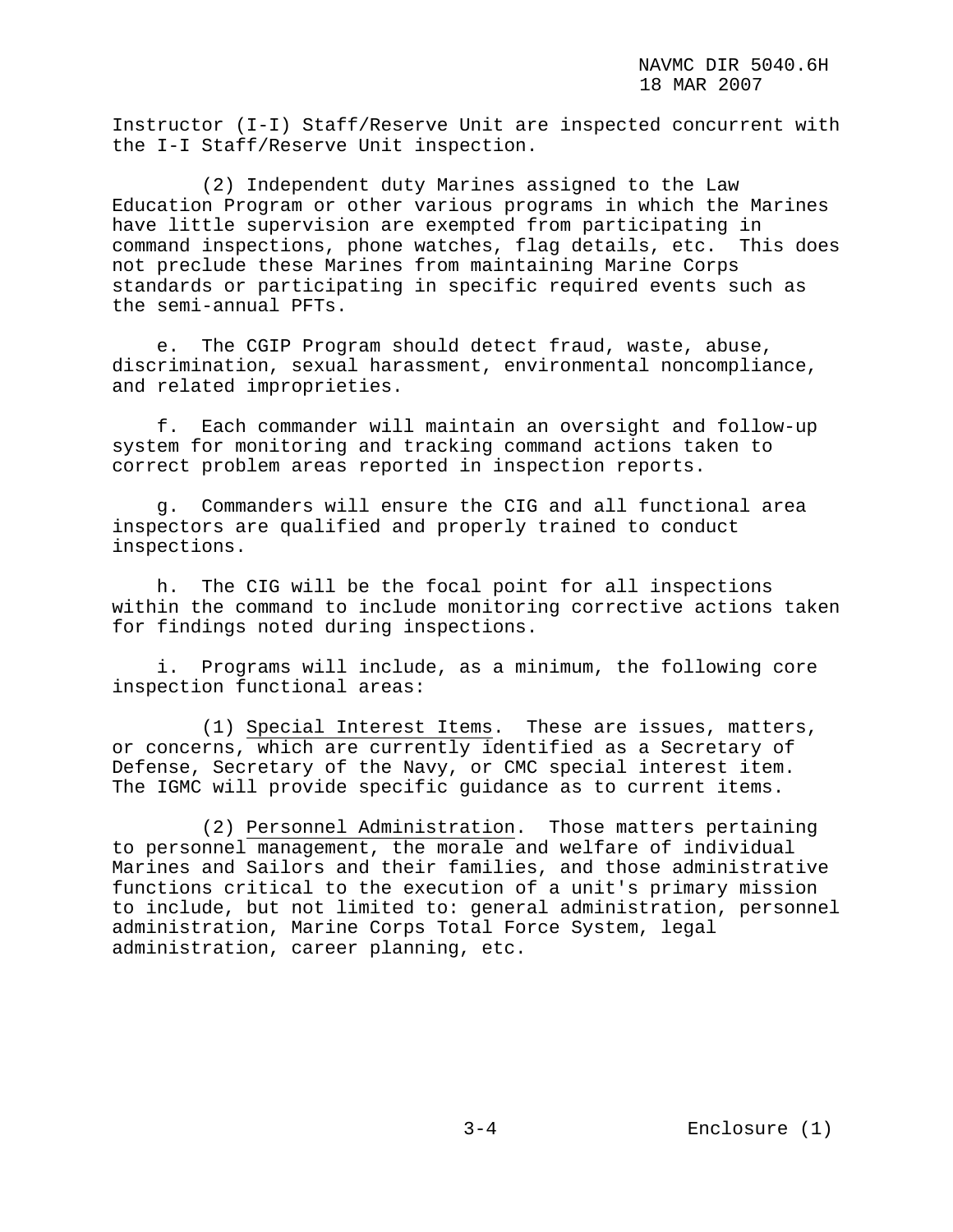(3) Logistics. Those logistical matters critical to the execution of the unit's primary mission to include but not limited to: supply, maintenance, maintenance management, status of resources and training system readiness, embarkation, ordnance, and transportation.

 (4) Personnel. Those areas that are troop-oriented to include but not limited to: color guard, physical fitness, and the Body Composition Program.

 (5) Training. Those areas critical to the development and conduct of required training to include but not limited to: Unit Training Management, Battle Skills Training/Essential Subjects, Marine Corps Institute, equal opportunity, substance abuse, CBRN, and Professional Military Education.

 (6) Medical and Dental. Those matters related to the health readiness of Marines and Sailors.

 (7) Safety. Those matters that identify hazards and conditions which might expose personnel unnecessarily to injury or health hazards to include but not limited to: aviation safety, ground safety, motor vehicle safety, and industrial hygiene.

 (8) Security. Those matters related to security of classified material, physical security, antiterrorism/force protection, and law enforcement.

 (9) Environmental Compliance. Those environmental matters critical to preserving natural and cultural resources entrusted to the Marine Corps. This is accomplished through a command environmental program.

 (10) Intelligence Oversight. Those matters which pertain to intelligence, counterintelligence and intelligence oversight of intelligence activities affecting U.S. Persons.

 (11) General. Those functional areas required by external sources, mandates, and Marine Corps directives or higher headquarters issued directives requiring inspections. These functional areas include civilian personnel administration, postal affairs, childcare centers, absentee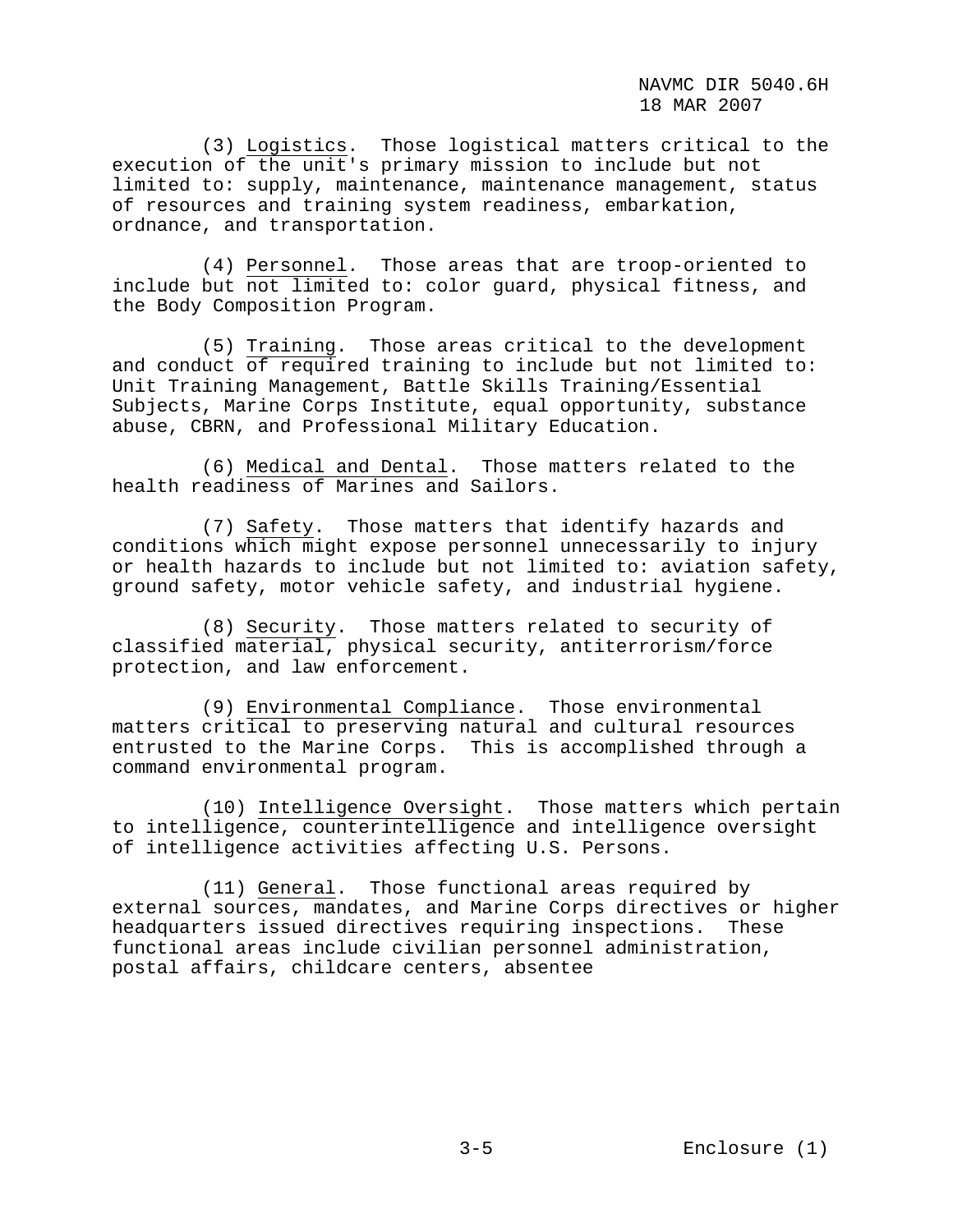voting program, and correctional facilities. When applicable, each commander will ensure these functional areas are inspected using current directives and policies. MSCs shall ensure that all base functions under their cognizance are included in the inspection program.

#### 4. Inspection Report

 a. The primary purpose of the inspection report is to present the unit commander with information necessary to initiate required actions within the command to correct deficiencies noted, refine existing programs, and aid in the overall accomplishment of the unit's mission. An equally important purpose is to provide commands at all echelons with a means by which their opinions, comments, and recommendations regarding performance, policy, and procedures can be viewed.

 b. The CIG, using the format in appendix A to this enclosure, is responsible for preparing the unit inspection report. Modifications to the format are authorized in order to meet local requirements or to improve the reporting process. The report should be submitted by the command to the commander of the inspected unit within 30 days of the completion of the inspection. Unit Inspection Reports are exempt from reports control under SECNAV M-5214.1 and do not require a Report Control Symbol.

 c. Each CIG must ensure that conclusions reached are factual and are developed from the inspection checklists. Recommendations contained in the report must be supported by references/documentation. Causative factors and the impact of the problems noted should be identified and supported by the findings and discrepancies noted.

 d. The report should provide a comprehensive appraisal. However, it should be noted that the report is not a summarization of the checklists and under no circumstances will the report contain findings not contained in the completed checklists and discussed during the unit debrief.

 e. Inspection reporting and follow-up will be limited to the significant items affecting unit performance and readiness. In particular, a written response is required from the unit inspected for "non-mission capable" functional areas and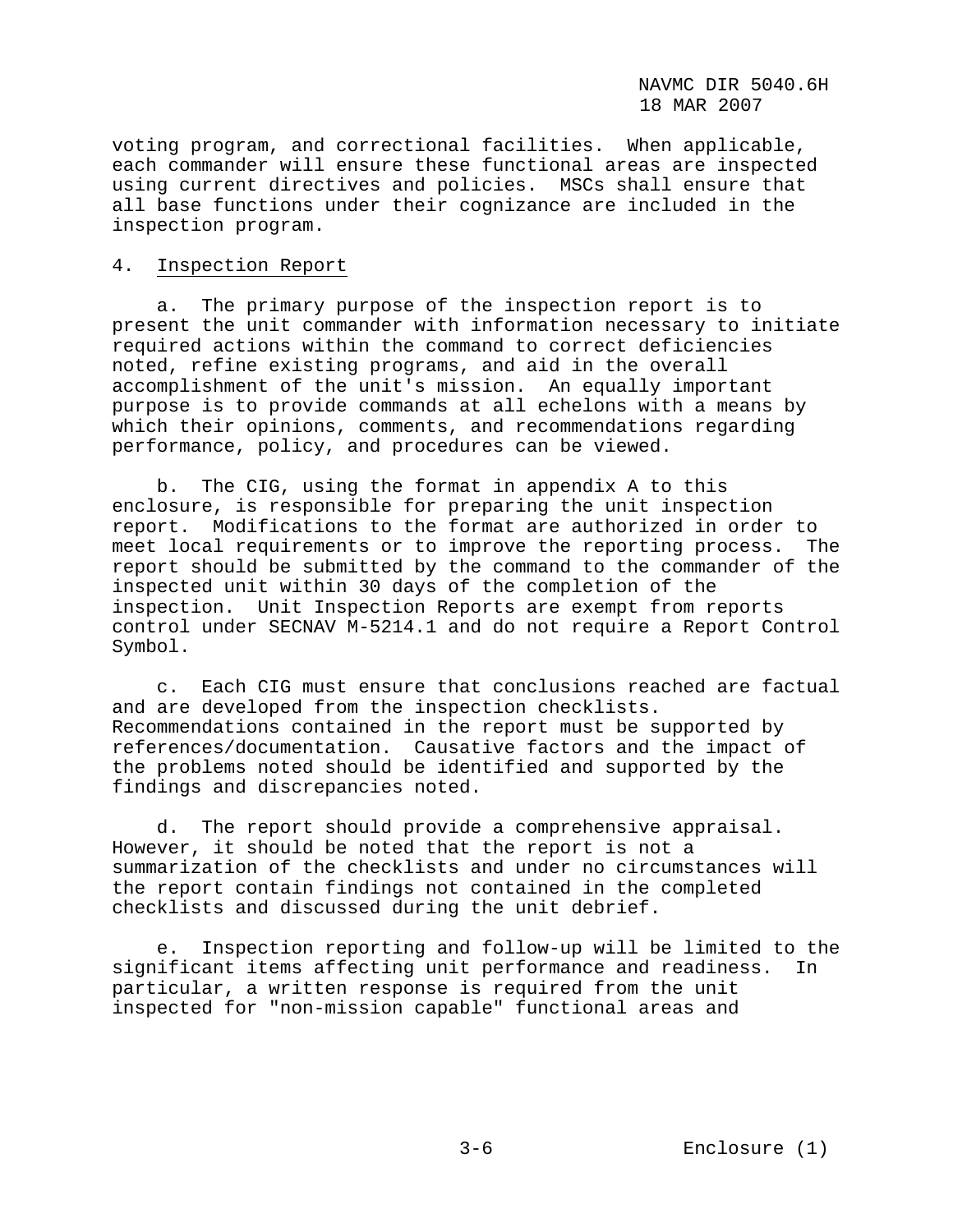findings issued. In general, discrepancies issued are normally easily corrected and no written response should be necessary.

 f. Per reference (b), inspection reports will be retained on file with the CIG and the inspected unit for at least 6 years.

6. Inspection Schedule. MSC inspections will be short/no notice inspections similar to that of the IGMC in order to minimize unproductive preparation time and to give commanders an accurate assessment of day-to-day readiness. Therefore, inspection schedules should not be published within the command.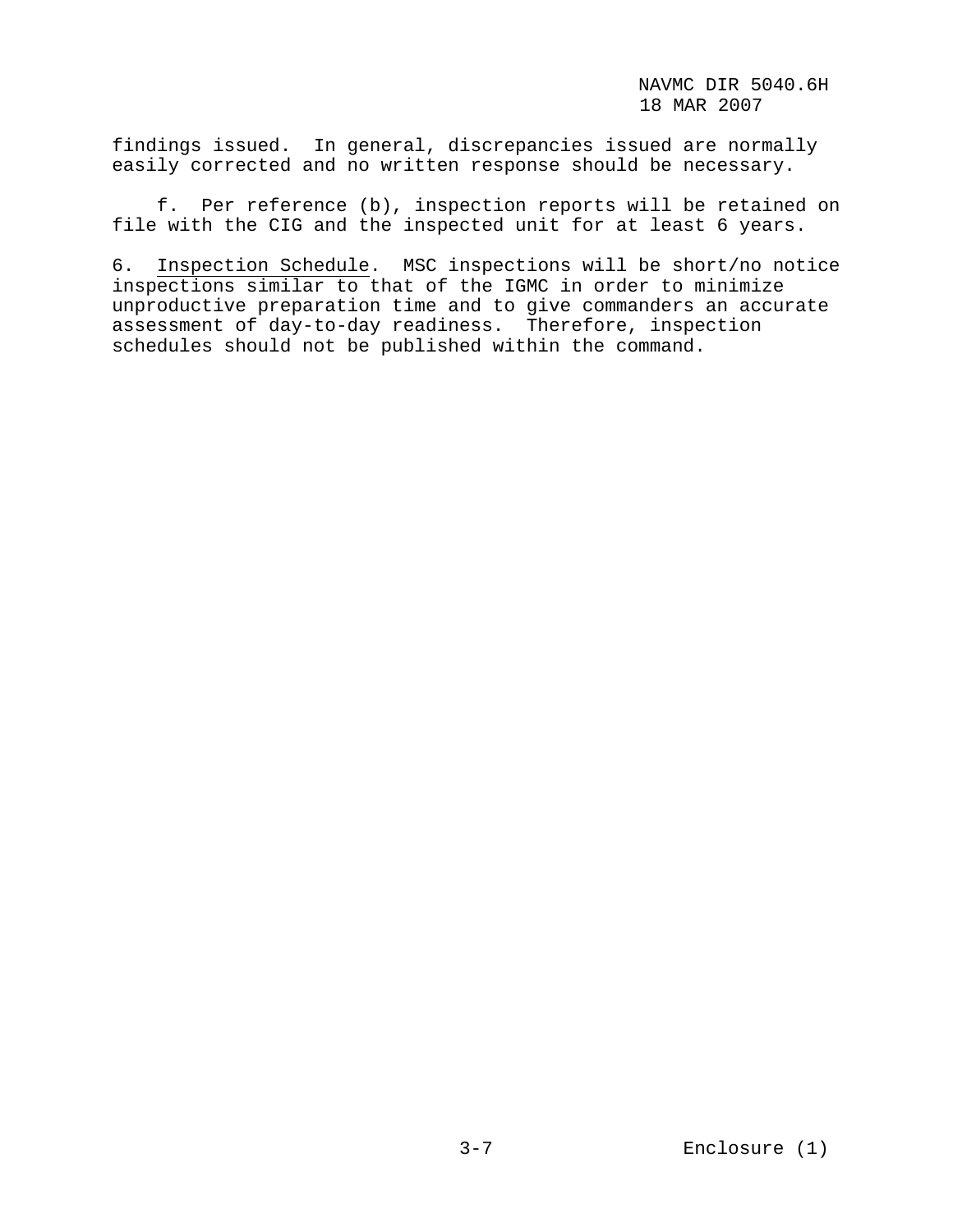### **CHAPTER 4**

## **GUIDELINES FOR THE INSPECTOR GENERAL OF THE MARINE CORPS READINESS ASSESSMENT PROGRAM**

1. Purpose. The purpose of the Readiness Assessment Team (RAT) process is to identify, analyze, and report on systemic Marine Corps issues and concerns that may degrade Marine Corps readiness. It provides commanders information necessary to prioritize readiness degraders according to their greatest impact on readiness, validate the unit's capability to perform the mission requirements for which it was designed and to identify those issues of concern, which if corrected, would enhance Marine Corps operational readiness.

2. Readiness Assessment Team (RAT) Organization. The IGMC's instrument for readiness assessments of Marine forces is the RAT. The RAT is comprised of the members of the IGMC, Readiness Division IGMC (IGR), augmented with functional area experts provided by HQMC, MCCDC, LOGCOM or other appropriate agencies. The team is task organized to assess the specific issue or unit visited. The RAT is not intended to duplicate any inspections or analyses conducted by other agencies. The RAT assesses readiness using the most current quantitative and qualitative information available. The principal areas of focus as they apply to particular units are training, personnel and equipment readiness.

3. RAT Visit Methodology. The assessment methodology is both quantitative and qualitative. RAT members utilize validated standards to check for departures from standard operational practices and programs, technical publications and procedures and other significant guidance which degrade the readiness posture and efficient and effective management of a specific functional area. They will validate the reported status of the Marine Corps Automated Readiness Evaluation System, Maintenance and Material Management System, Automated Training and Readiness Information Management System, Status of Resources and Training System (SORTS) and other reports and information held at HQMC against actual status or conditions existing within the organization being assessed. Through observation and discussion with unit personnel, the RAT will assess the general skill and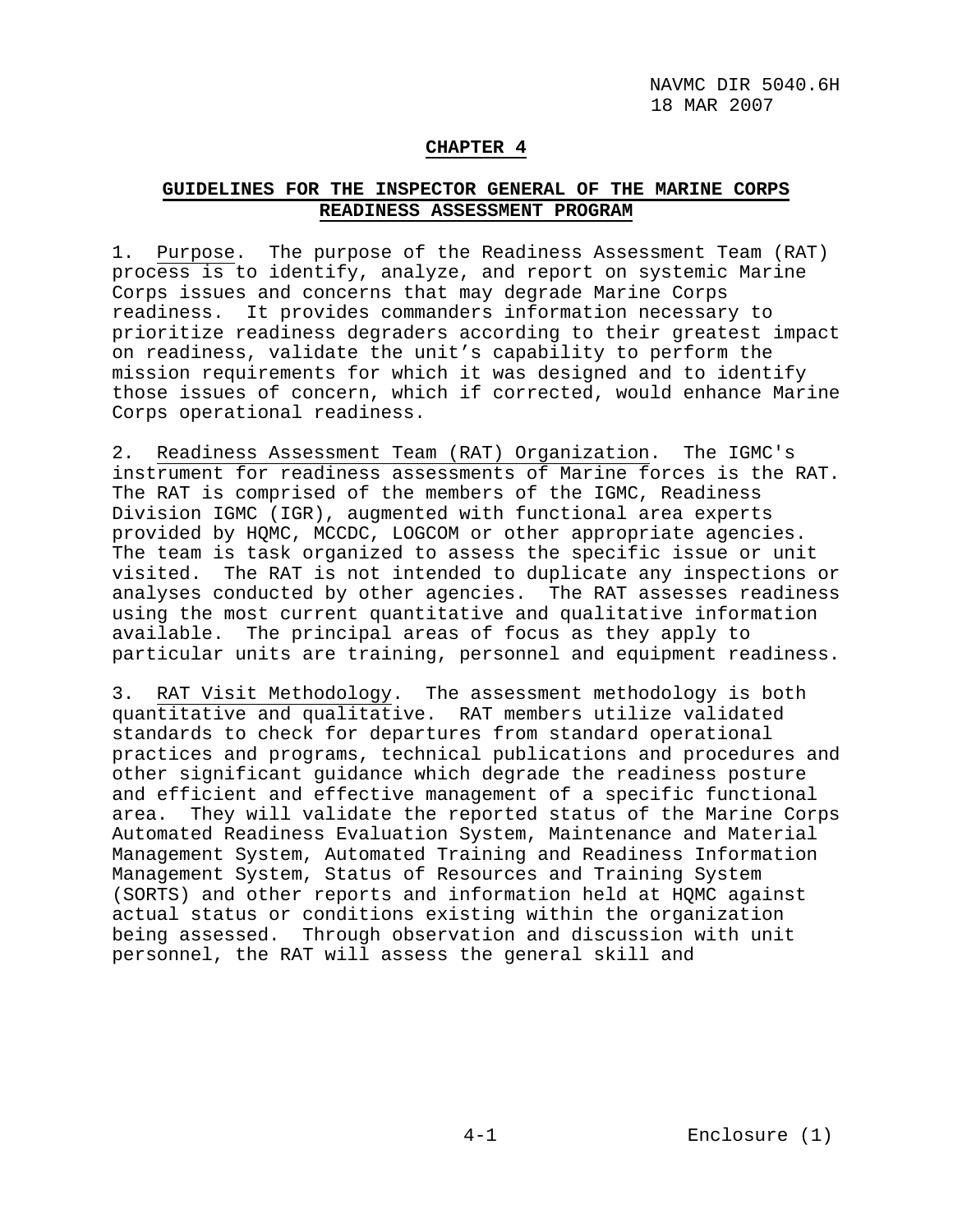knowledge level and training effectiveness of the organization visited, gauge preparedness to deploy and employ rapidly and ascertain the impact of policies, guidance, and directives on readiness. If, in the RAT leader's judgment, the condition of a functional area is such that continuing the evaluation is not a productive effort, the RAT leader will discontinue the assessment process and focus on providing whatever assistance possible to the unit.

## 4. Conduct of RAT Visit

 a. The visit is conducted on a "not to interfere" basis. No deviation from the plan of the day is requested or expected. If a functional area cannot be evaluated due to non-availability of personnel, an appropriate substitute unit will be visited.

 b. The team leader will provide a brief on the RAT process to the unit commanding officer and appropriate staff. To encourage frankness, the team leader emphasizes the following aspects of the process: this is not an inspection; there is no grade; there is no unit report; and the unit is never identified to higher headquarters. This is the unit's opportunity to work with HQMC policy makers and the subject matter expert's opportunity to provide the benefit of their expertise to the Marines in the trenches.

5. Assessment Reports. Upon return to HQMC, team members will submit proposed issues and recommended solutions to the IGMC (IGR). The IGMC (IGR) publishes and submits a final report to CMC and ACMC through the DMCS. Results of each assessment will be posted on an IGMC web site to enable commanders of like units to be aware of issues and trends, and raise the collective awareness. The IGMC (IGR) will monitor all issues until action is complete.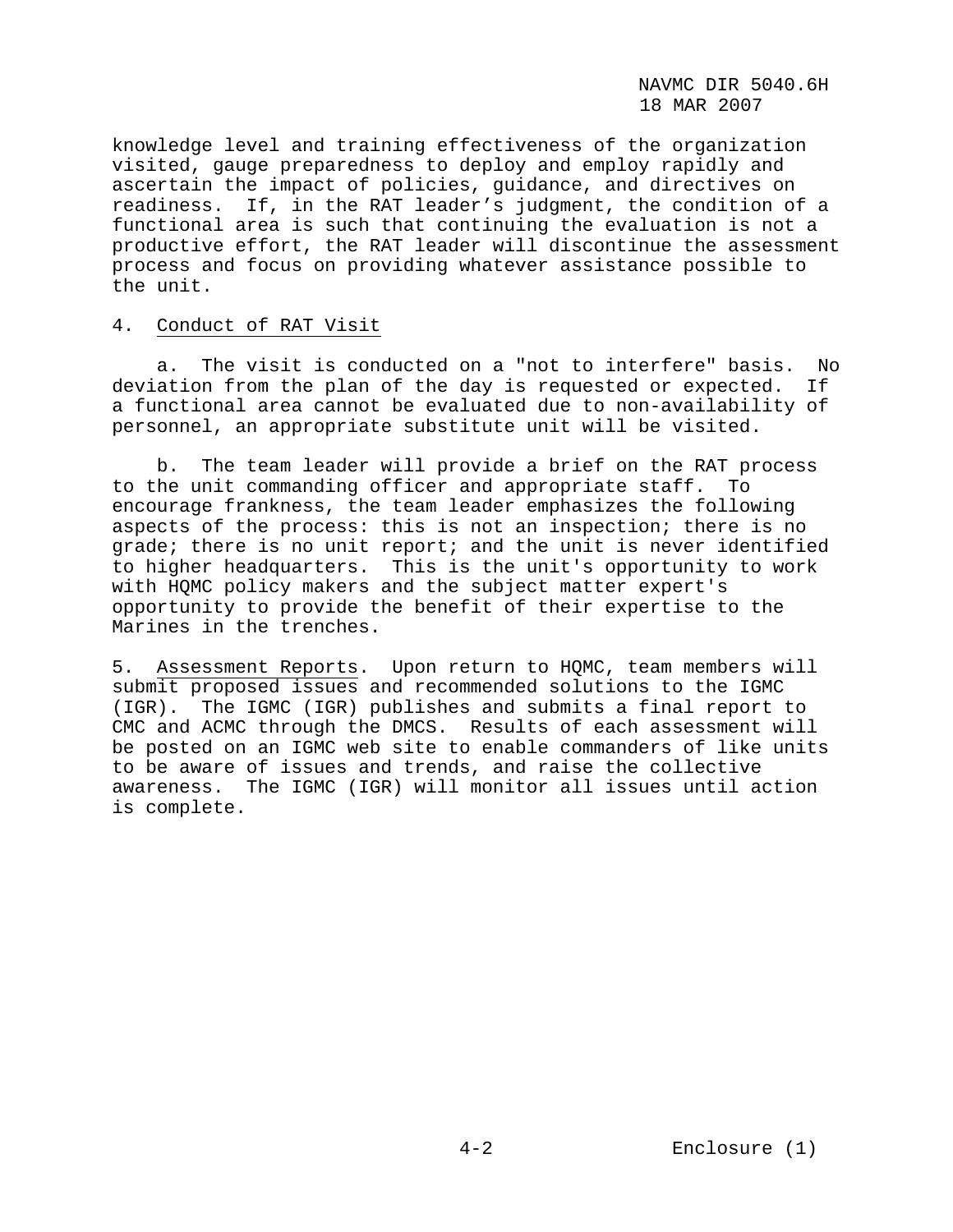#### **APPENDIX A**

#### **FORMAT FOR COMMANDING GENERAL INSPECTION REPORT**

- From: Commander/Commanding General
- To: Commanding Officer/Officer in Charge
- Via: Commanding General (As appropriate)

Subj: UNIT INSPECTION REPORT

Ref: (a) MCO 5040.6H (b) Appropriate Local Order

1. Per the references, the following report is submitted.

a. Section I

 (1) A detailed narrative statement of the unit's overall ability to accomplish assigned mission, tasks, and functions.

 (2) Listing of functional areas inspected and the grade assigned to each functional area.

 b. Section II: Findings and recommendations. The AIRS checklist report can be attached as an enclosure to the Unit Inspection Report instead of retyping all the inspections results in Section II. Findings and recommendations will be listed here and on the AIRS checklist.

 (1) Finding #. A statement of fact describing the deficiency condition noted.

Recommendation. A recommended corrective action to resolve finding noted.

 (2) Finding #. A statement of fact describing the deficiency condition noted.

Recommendation. A recommended corrective action to resolve finding noted.

 (3) Amplifying comments. Comments to enhance the understanding of the finding(s) noted or specifics associated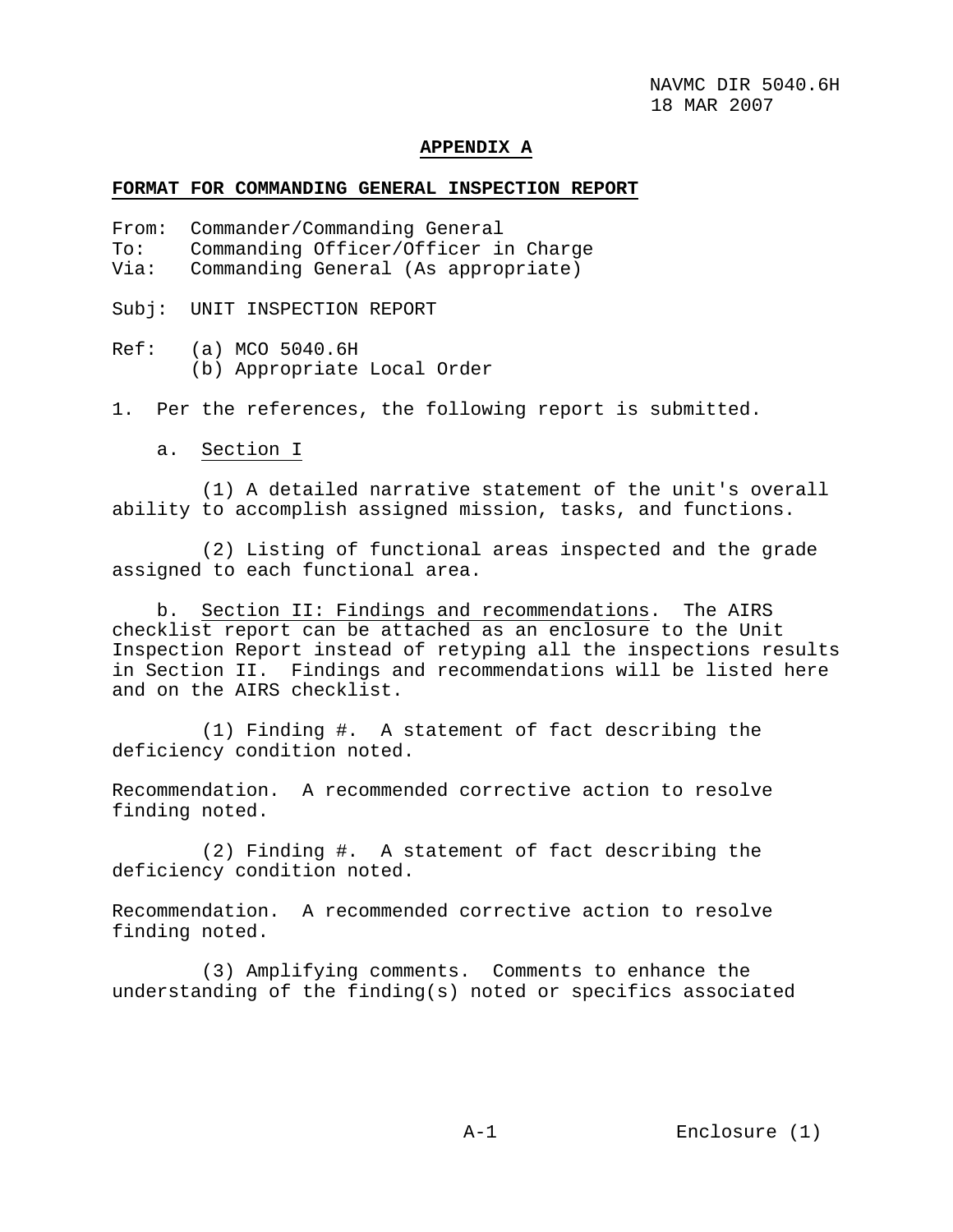with a particular finding or existing situation of interest.

2. Additional areas of priority or concern.

3. A report of corrective action taken for the non-mission capable areas in section I and the findings issued in section II will be forwarded to this command element (Attn: Command<br>Inspector General) no later than (normally allow Inspector General) no later than \_\_\_\_\_\_\_\_\_\_\_\_\_\_ (normally allow 30 days to respond). A follow-up inspection will be conducted for those functional areas which were non-mission capable.

> /s/ Commanding General or Command Inspector General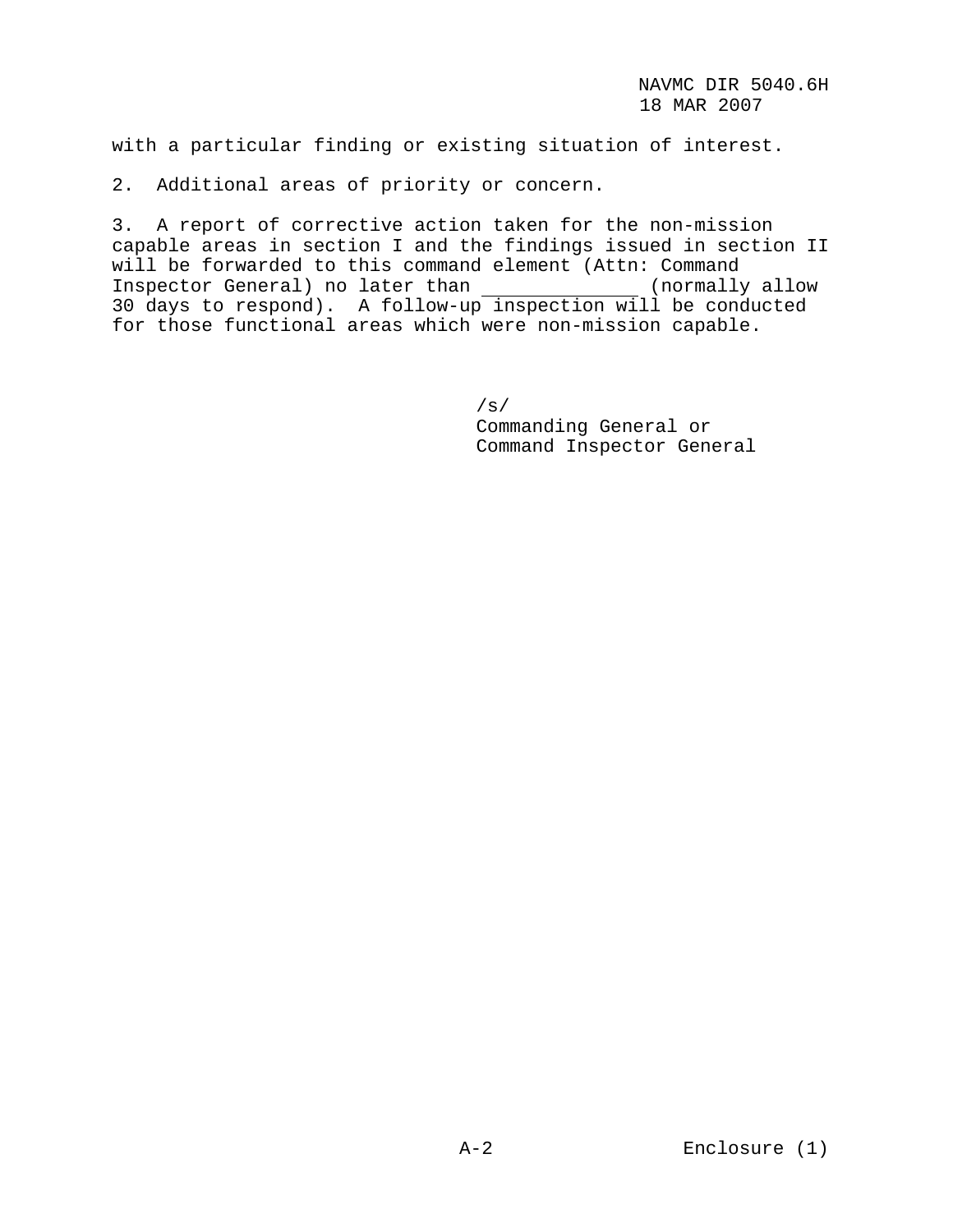#### **APPENDIX B**

## **CHECKLISTS CONTAINED IN THE AUTOMATED INSPECTION REPORTING SYSTEM (AIRS)**

This list will not be considered all encompassing. Functional areas are added or deleted on a regular basis. To view the most current list, please refer to the IGMC website.

| FUNCTIONAL AREA NUMBER/TITLE |                                      | SPONSOR    |
|------------------------------|--------------------------------------|------------|
| 001                          | COMMAND INSPECTION PROGRAM           | IGMC       |
| 020                          | REQUEST MAST                         | IGMC       |
| 030                          | HOMOSEXUAL CONDUCT                   | $MPO-40$   |
| 040                          | CAREER PLANNING                      | $MMEA-6$   |
| 045                          | RECRUITING/REENLISTMENT              | MARFORRES  |
| 050                          | STAFFING/SECURITY                    | $MPC-10$   |
| 051                          | EQUAL EMPLOYMENT OPPORTUNITY         | $MPC-10$   |
| 052                          | CLASSIFICATION/POSITION MANAGEMENT   | $MPC-10$   |
| 053                          | EMPLOYEE DEVELOPMENT                 | $MPC-30$   |
| 054                          | LABOR/EMPLOYEE RELATIONS             | $MPC-40$   |
| 060                          | MARINE CORPS FORM MANAGEMENT PROGRAM | ARDE       |
| 061                          | MARINE CORPS RECORDS MGT PROGRAM     | ARD        |
| 062                          | GENERAL ADMINISTRATION               | $MPP-40$   |
| 063                          | PERFORMANCE EVALUATION SYSTEM        | MMSB       |
| 064                          | PRINTING MANAGEMENT                  | ARD        |
| 065                          | PRIVACY ACT                          | ARAD       |
| 066                          | PROMOTION                            | MMPR       |
| 067                          | IDENTIFICATION CARDS                 | MRP        |
| 068                          | MCO PUBLICATIONS MANAGEMENT          | ARDE       |
| 070                          | PERSONNEL ADMINISTRATION             | MIO        |
| 071                          | MILITARY AWARDS                      | MMMA       |
| 080                          | MARINE CORPS TOTAL FORCE SYS         | MIO        |
| 090                          | LEGAL ADMINISTRATION                 | $JA-3$     |
| 100                          | POSTAL AFFAIRS                       | MRP        |
| 120                          | PERSONAL AFFAIRS                     | <b>MRC</b> |
| 121                          | SEPARATION AND RETIREMENT            | $MMSR-4$   |
| 122                          | TRANSITION ASST MGT PROGRAM (TAMP)   | <b>MRB</b> |
| 130                          | GROUND SAFETY MATTERS                | <b>SD</b>  |
| 150                          | PUBLIC AFFAIRS                       | PAP        |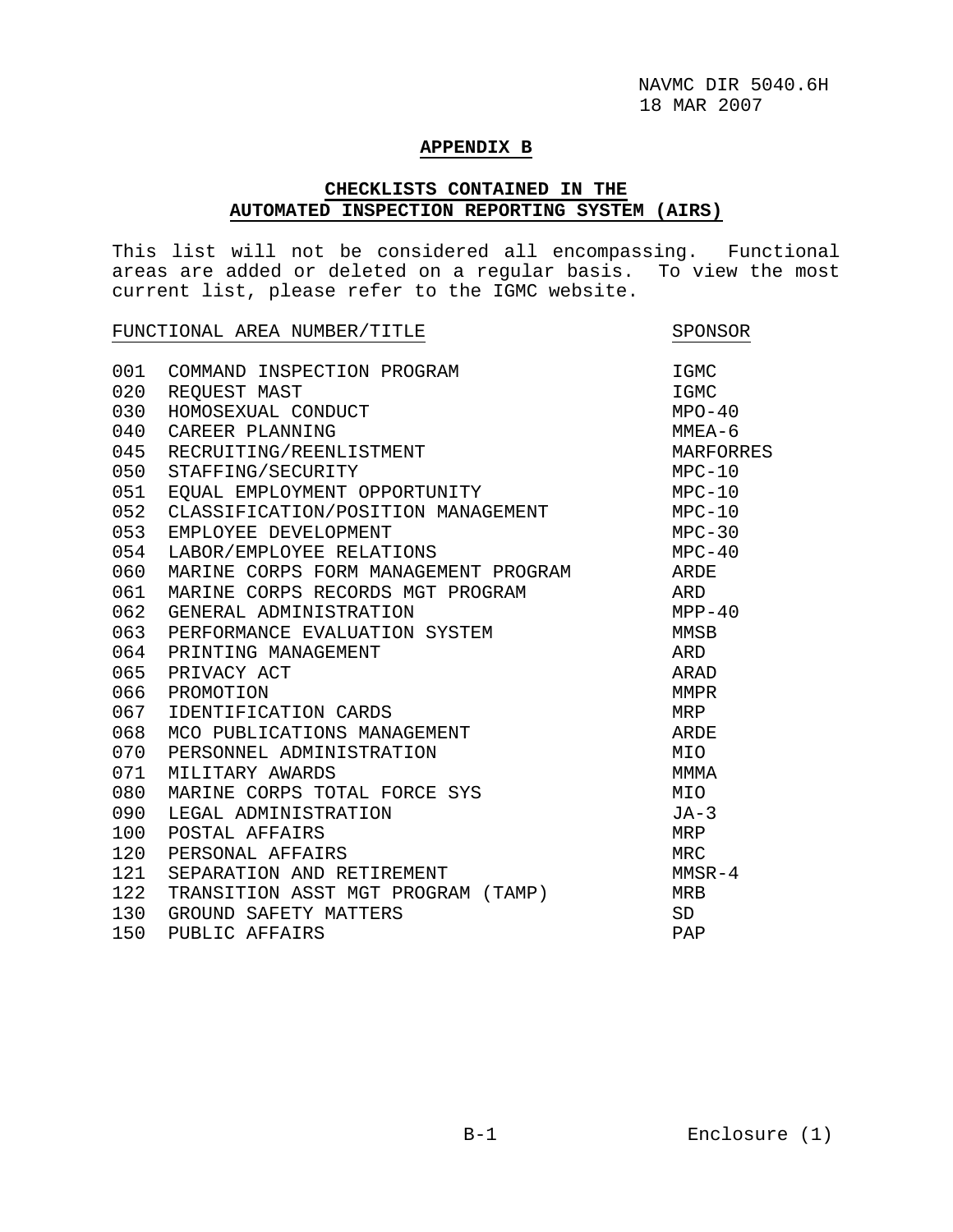|     | FUNCTIONAL AREA NUMBER/TITLE                | SPONSOR     |
|-----|---------------------------------------------|-------------|
| 170 | MUSICAL UNITS                               | MPO         |
| 190 | EQUAL OPPORTUNITY PROGRAM                   | MPE         |
| 200 | SUBSTANCE ABUSE PROGRAM                     | MRT         |
| 210 | ABSENTEE VOTING PROGRAM                     | MRP         |
| 230 | RECRUIT TRAINING                            | C462        |
| 240 | INTELLIGENCE OVERSIGHT/SENSITIVE ACTIVITIES | IGMC        |
| 250 | INTELLIGENCE                                | CI          |
| 270 | INFORMATION AND PERSONNEL SECURITY PROGRAM  | AREA        |
| 290 | OFFICER UNIFORM INSPECTION                  | C467        |
| 300 | SNCO UNIFORM INSPECTION                     | <b>MCUB</b> |
| 310 | PERSONNEL INSPECTION                        | <b>MCUB</b> |
| 316 | FRAUD/WASTE/ABUSE OVERSIGHT AND HOTLINE     | IGMC        |
| 320 | DRILL                                       | $TE-37S$    |
| 325 | SWORD MANUAL                                | $TE-37S$    |
| 340 | PHYSICAL FITNESS PROGRAM                    | C472        |
| 350 | BODY COMPOSITION PROGRAM                    | C472TP      |
| 360 | MARKSMANSHIP PROGRAM                        | C462        |
| 380 | UNIT TRAINING MANAGEMENT                    | $C461-T$    |
| 381 | WATER SAFETY/SURVIVAL PROGRAM               | $C461-T$    |
| 382 | MARINE CORPS COMMON SKILLS                  | C462        |
| 385 | DISTANCE PROFESSIONAL MILITARY EDUCATION    | MCI         |
| 390 | MCI PROGRAM                                 | MCI         |
| 400 | FORMAL SCHOOLS                              | $C461-T$    |
| 405 | INFORMATION SYSTEMS MANAGEMENT              | C4/CP       |
| 410 | LIFELONG LEARNING (LL)                      | MRV         |
| 420 | COLOR GUARD                                 | $TE-37S$    |
| 430 | INTERIOR GUARD                              | $POS-30$    |
| 440 | <b>BRIGS</b>                                | $POS-40$    |
| 450 | PMO OPERATIONS                              | $POS-10$    |
| 460 | HISTORICAL PROGRAM                          | PSL         |
| 470 | PHYSICAL SECURITY                           | HD          |
| 480 | ANTITERRORISM                               | $POS-10$    |
| 481 | OPERATIONAL SECURITY                        | PSH         |
| 490 | FISCAL MATTERS                              | MFR         |
| 500 | MEDICAL                                     | $_{\rm HS}$ |
| 510 | <b>DENTAL</b>                               | $_{\rm HS}$ |
| 520 | RELIGIOUS MINISTRIES                        | <b>REL</b>  |
| 561 | GARRISON PERSONAL PROPERTY & EQUIPMENT      | $LFS-3$     |
| 591 | GARRISON MOBILE EQUIPMENT                   | $LFS-2$     |
| 630 | COMMUNICATIONS ELECTRONICS (COMM-ELECT)     | C4I         |
| 670 | HOUSEKEEPING                                | $LFF-3$     |